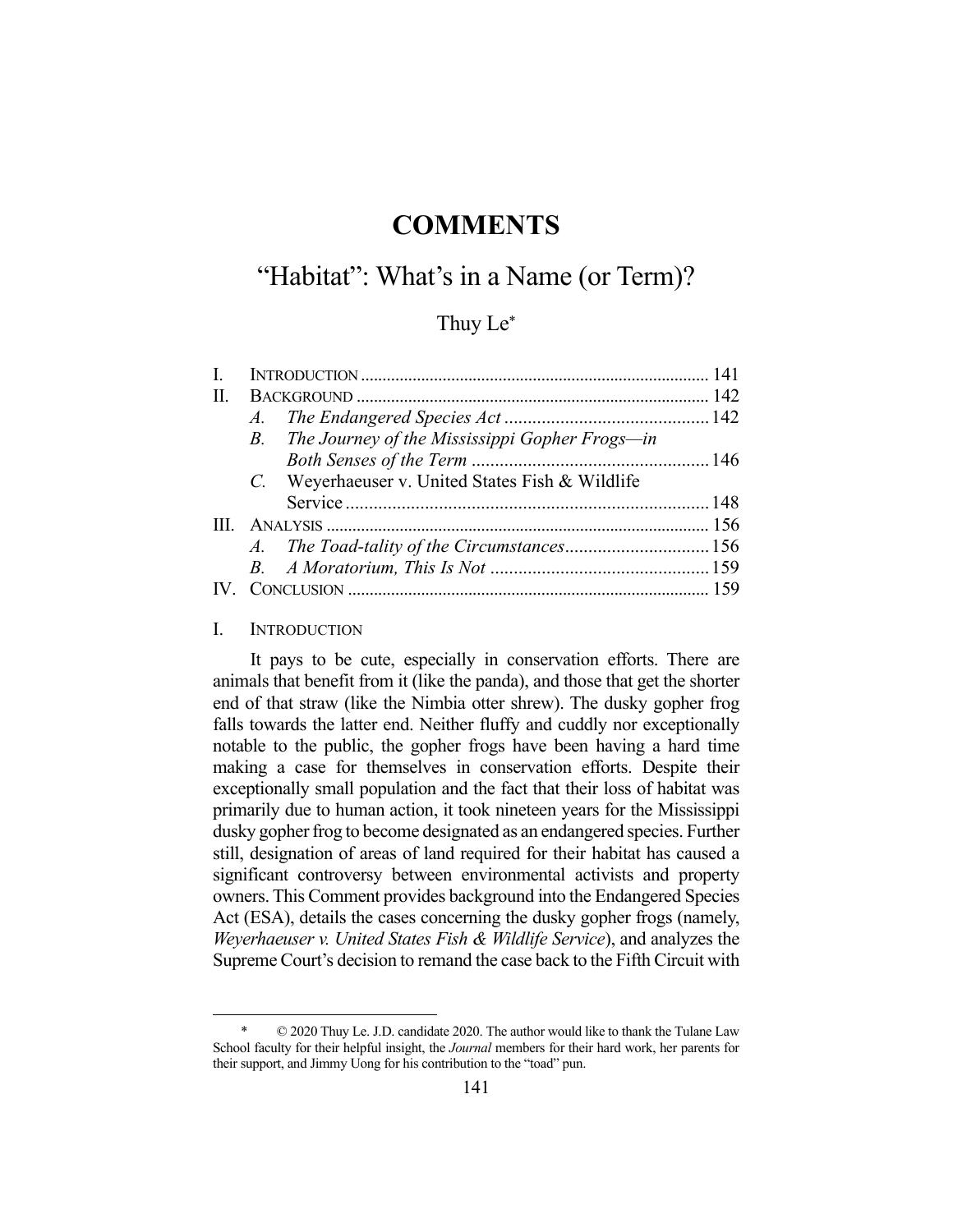guidance. It will also advocate for a "totality of the circumstances" approach for interpreting the meaning of the term "habitat."

### II. BACKGROUND

### *A. The Endangered Species Act*

 The Endangered Species Act (ESA) is the product of efforts by early conservationists and a decades-long history of wildlife law. Starting with the passage of the Lacey Act in 1900, Congress initiated conservation legislation in response to the catastrophic decline of certain species.<sup>1</sup> Among those species were the passenger pigeon, the Carolina parakeet, and the whooping crane. The last carrier pigeon died in 1914, as did the Carolina parakeet, and by 1941 the whooping crane's population had been reduced to twenty-one.<sup>2</sup> The Lacey Act prohibited the interstate transportation of "any wild animals or birds" and authorized the secretary of agriculture to implement measures for the "preservation, distributions, introduction, and restoration of game birds and wild birds."3 In 1964, the Fisheries and Wildlife Service's Rare and Endangered Species Committee's "redbook" on *Rare and Endangered Fish and Wildlife of United States* was the first of its kind, serving an informational role in educating the general public on the status of various animals.<sup>4</sup> While wildlife law developed substantially throughout the next decade, the ratification of the Convention on International Trade in Endangered Species of Wild Fauna (CITES) and the passage of the Endangered Species Act in 1973 greatly increased the federal government's power and scope in conservation efforts.<sup>5</sup> CITES was the result of a parallel effort among the United States and other governmental and nongovernmental organizations.

 The ESA was developed to provide a means for the federal government to conserve "the ecosystem upon which endangered species and threatened species depend," as well as a program for "the conservation of such endangered species and threatened species."6 With its passage, Congress declared that "various species" of wildlife and flora in the United

 <sup>1.</sup> Stanley H. Anderson, *The Evolution of the Endangered Species Act*, *in* PRIVATE PROPERTY AND THE ENDANGERED SPECIES ACT 11 (Jason F. Shogren ed., 1998); DONALD C.BAUR, ENDANGERED SPECIES ACT: LAW, POLICY, AND PERSPECTIVES (2010).

 <sup>2.</sup> BAUR, *supra* note 1, at 11.

 <sup>3.</sup> Anderson, *supra* note 1, at 11.

 <sup>4.</sup> *Id.* at 12.

 <sup>5.</sup> *See id.* at 12-13.

 <sup>6. 16</sup> U.S.C. § 1531(b) (2018).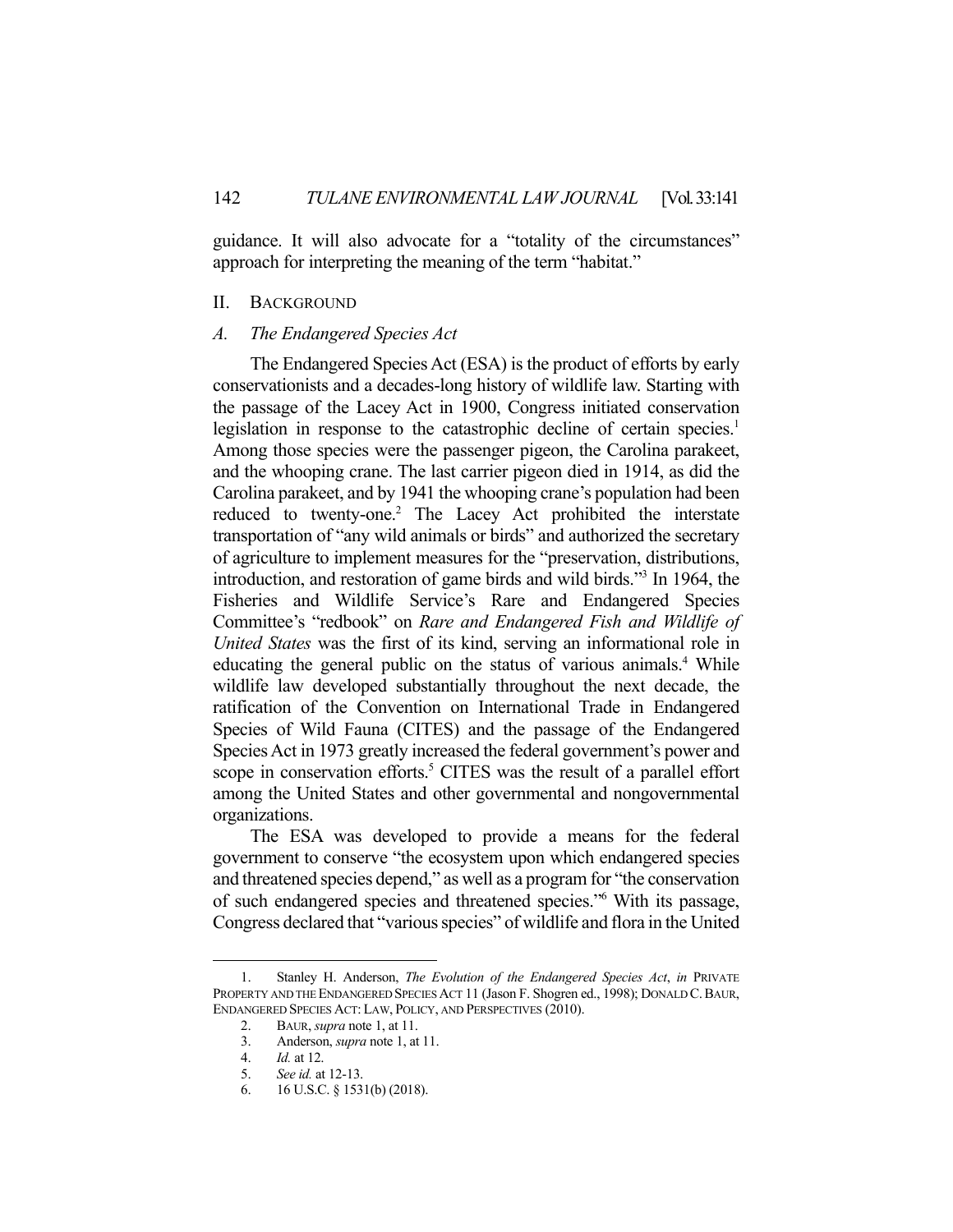States had been "rendered extinct as a consequence of economic growth and development untempered by adequate concern and conservation."7 The Act received nearly unanimous approval from Congress, with President Nixon stating upon signing the bill, "Nothing is more priceless and more worthy of preservation than the rich array of animal life . . . lives will be richer, and America will be more beautiful in the years ahead, thanks to the measure that I have the pleasure to sign into law today."<sup>8</sup> By 2013, a decade after its implementation, the ESA had led to the delisting of twenty-seven endangered species, a signal of their recovery.<sup>9</sup> However, critics note that the small percentage of recovery could be indicative of the regulation's ineffectiveness in conservation efforts.<sup>10</sup> Despite this, the Act, to this day considered "the most comprehensive legislation for the preservation ever enacted by any nation," serves the purpose of providing a means for the conservation of endangered and threatened species and their ecosystems.<sup>11</sup>

 The process for granting a species ESA protection starts with the species being listed. Nonfederal parties, via petition, or the Fish and Wildlife Service (FWS) or the National Marine Fisheries Service (NMFS) can initiate the process for listing. Decisions are based on five criteria: (1) the present or threatened destruction, modification, or curtailment of the species' habitat or range; (2) overutilization of the species for commercial, recreational, scientific, or educational purposes; (3) disease or predation; (4) the inadequacy of existing regulatory mechanisms; or (5) other natural or manmade factors affecting the species' continued existence.12 The ESA also requires that the decisions be made "solely on the basis of the best scientific and commercial data available."13

 <sup>7.</sup> *Id.* § 1531(a)(1).

 <sup>8.</sup> Statement of President Nixon, San Clemente (Dec. 28, 1973), *reprinted in* S. COMM. ON ENVIRONMENT AND PUBLIC WORKS, A LEGISLATIVE HISTORY OF THE ENDANGERED SPECIES ACT, AS AMENDED IN 1976, 1977, 1979, AND 1980, 487 (1982).

 <sup>9.</sup> *Defining Success Under the Endangered Species Act*, U.S. FISH & WILDLIFE SERV. (Feb. 2, 2019), https://www.fws.gov/endangered/news/episodes/bu-04-2013/coverstory/index.html.

 <sup>10.</sup> Martin F.J. Taylor, Kieran F. Suckling & Jeffrey J. Rachlinski, *The Effectiveness of the Endangered Species Act: Quantitative Analysis*, 55 AM.INST.BIOLOGICAL SCI. 4, 360-67 (2005).

<sup>11.</sup> Ctr. for Biological Diversity v. Zinke, 900 F.3d 1053, 1059 (9th Cir. 2018).

 <sup>12. 16</sup> U.S.C. § 1533(a)(1) (2018).

<sup>13.</sup> *Id.* § 1533(b)(1)(A). The ESA doesn't contain a definition of what constitutes the "best scientific and commercial data available." Therefore, the meaning of the phrase has been left up to interpretation by the courts, and the "best scientific evidence available" does not necessarily mean the "best scientific evidence possible." Building Indus. Ass'n of Superior Cal. v. Norton, 247 F.3d 1241, 1246 (D.C. Cir. 2001). Furthermore, scientific evidence that is inconclusive may be utilized in determining whether a listing is warranted. Sw. Ctr. for Biological Diversity v. Norton, No. 98-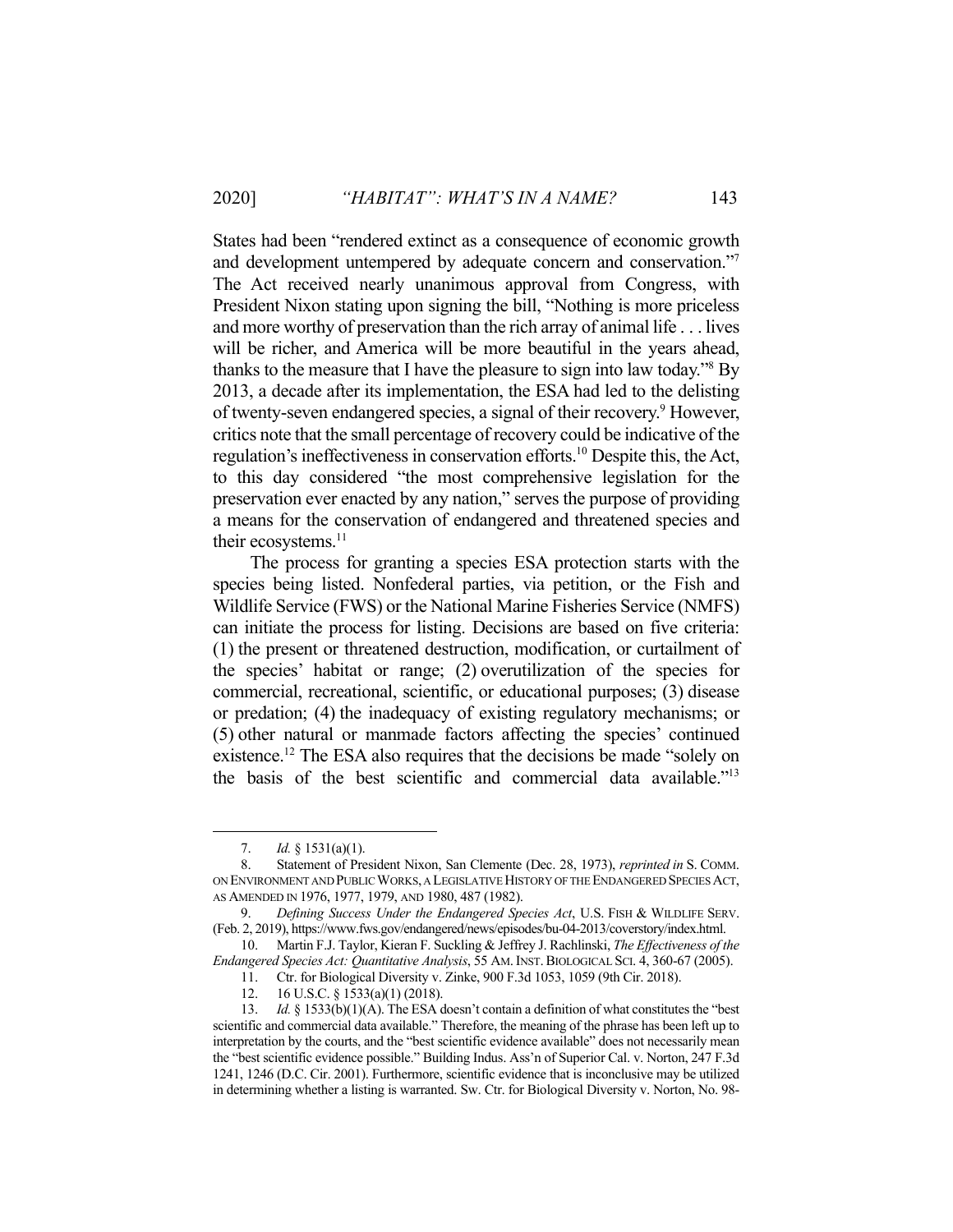Furthermore, the Secretary of the Interior must designate a critical habitat within one year of the species' listing. Listing decisions—as well as other decisions by any of the agencies that administer the ESA—may be challenged and are subject to the Administrative Procedures Act (APA) and are, therefore, reviewed under the "arbitrary and capricious" standard.14 The APA allows courts to review and decide all relevant questions of law, including interpretations of constitutional and statutory provisions, such as agency decisions, and "determine the meaning or applicability of the terms of an agency decision.<sup>15</sup> Courts shall

compel agency action unlawfully withheld or unreasonably delayed; and hold unlawful and set aside agency action, findings, and conclusions found to be arbitrary, capricious, an abuse of discretion, or otherwise not in accordance with the law; contrary to constitutional right, power, privilege, or immunity; in excess of statutory jurisdiction, authority, imitations, or short or statutory right; without observance of procedure required by law; or . . . unwarranted by the facts to the extent that the facts are subject to trial de novo by the reviewing court.<sup>16</sup>

Generally, agencies' decisions enjoy the highest amount of deference when the agency is creating rules pertaining to its area of expertise concerning matters of factual, scientific, and policy matters.17 One of those decisions, for example, regards the "critical habitat" determinations.

 The Supreme Court once stated that Congress, through the ESA, recognized the crucial importance of preserving natural habitats from destructions and emphasized that the purpose to the ESA was to facilitate

<sup>934, 2002</sup> WL 1733618, at \*1, \*8-9 (D.D.C. 2002). Interpretation by the courts has led to the practice guidelines for agencies to follow:

<sup>(1)</sup> Agencies may not manipulate their decisions unreasonably by "relying on certain sources to the exclusion of others"

<sup>(2)</sup> Agencies may not disregard "scientifically superior evidence."

<sup>(3)</sup> Relatively minor flaws in scientific data do not render the information unreliable.

<sup>(4)</sup> The agencies are required to use the best data available, not the best scientific data possible.

<sup>(5)</sup> The agencies must rely on even inconclusive or uncertain information if that is the best available at the time of the decision.

<sup>(6)</sup> The agencies may not insist on conclusive data in order to make a decision.

<sup>(7)</sup> The Agencies are not required to conduct independent research to improve the pool of available data.

<sup>(8)</sup> The agencies must manage and consider the data in a transparent administrative process.

*See Sw. Ctr. for Biological Diversity*, No. 98-934, 2002 WL at \*8-9.

 <sup>14.</sup> N. Spotted Owl v. Hodel, 716 F. Supp. 479, 481 (W.D. 1988).

 <sup>15. 5</sup> U.S.C. § 706 (2018).

 <sup>16.</sup> *Id.* 

 <sup>17.</sup> Ctr. for Biological Diversity v. Zinke, 900 F.3d 1053,1067 (9th Cir. 2018).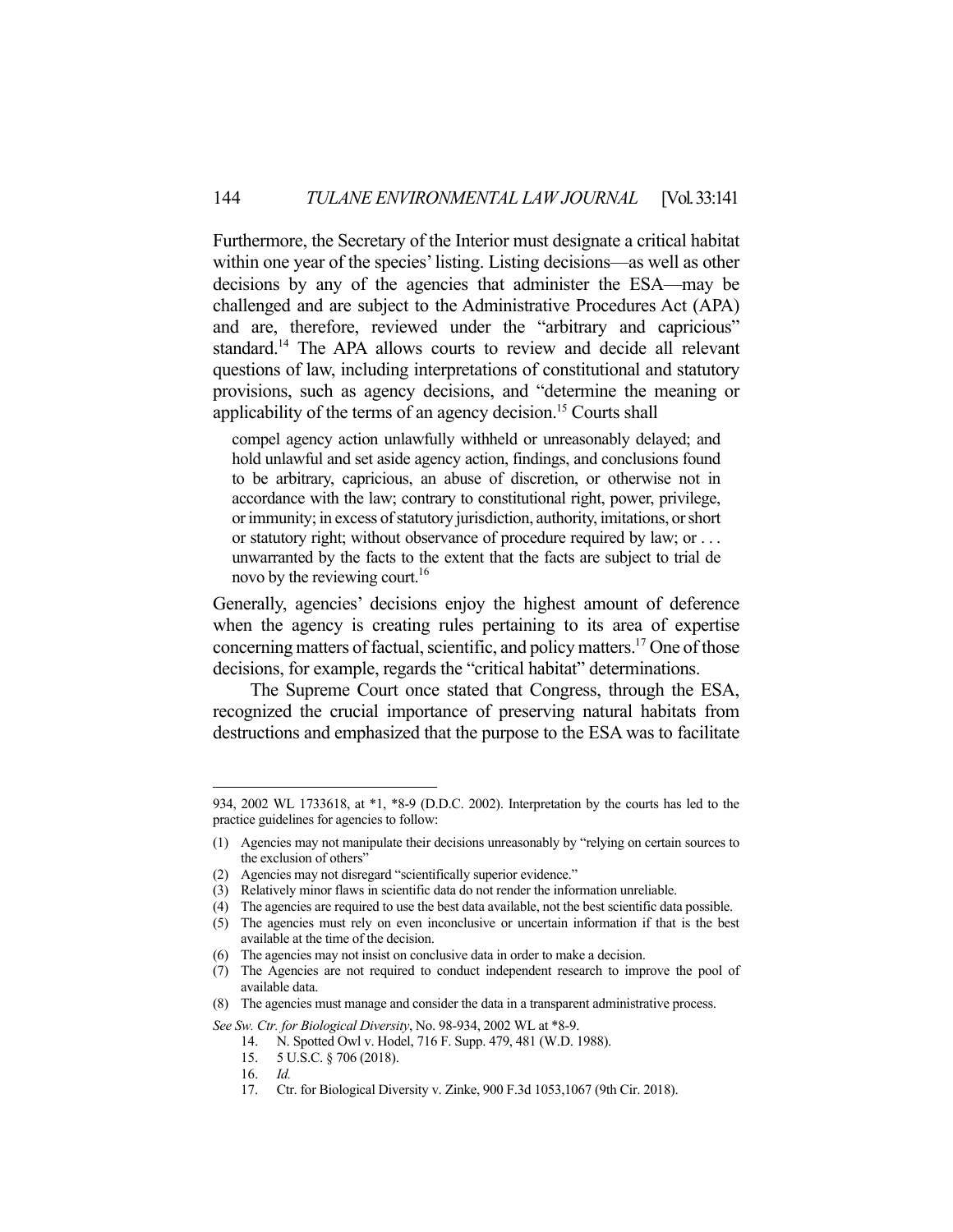and provide mechanism for conservation of species and their habitats.<sup>18</sup> The ESA provides broad mechanisms for conservation, defining the term as "the use of all methods and procedures which are necessary to bring any endangered species or threatened species to the point at which the measures provided. . . . are no longer necessary."<sup>19</sup> The "critical habitat" requirement has stirred controversy among legislators, courts, and activists. As a result, there has been increasing litigation surrounding the "critical habitat" provision. Sites that could be designated as a "critical habitat" varied widely due to the broad definition of the phrase as

any air, land or water area (exclusive of those existing man-made structures or settlements which are not necessary to the survival and recovery of a listed species) and constituent elements thereof, the loss of which would be an appreciable decrease the likelihood of the survival and recovery of a listed species or a distance segment of its population. $20$ 

The regulation also noted that "critical habitat... may represent any portion of the present habitat. . . and may include additional areas for population expansion."21

 The procedure for determining critical habitat for a listed species involves the exchange of information between the States and federal agencies that have jurisdiction over the area in question, after which the Director of the Agency will publish in the Federal Registrar a map of each critical habitat area, with textual information to "[clarify] or [refine] the location and boundaries of each area."<sup>22</sup> Comments from interested parties, including the scientific community, are considered when promulgating the final rule.<sup>23</sup> In making this determination, the Director is required to consider the "physiological, behavioral, ecological, and evolutionary requirements for survival and recovery of listed species," with certain requirements being:

(1) Space for individual population growth and for normal behavior; (2) Food, water, air, light, minerals, or other nutritional or physiological requirements; (3) Cover or shelter; (4) Site for breeding, reproduction, or rearing of offspring; and generally (5) Habitats that are protected from

 <sup>18.</sup> Tenn. Valley Auth. v. Hill, 437 U.S. 153, 179 (1978).

 <sup>19. 16</sup> U.S.C. § 1532(2) (2018).

 <sup>20.</sup> Interagency Cooperation, 43 Fed. Reg. 870, 874-75 (Jan. 4, 1978). Constituent elements also include (but are not limited to) physical structures and topography, biota, climate, human activity, and the quality and chemical content of land, water, and air.

 <sup>21.</sup> *Id.* 

 <sup>22. 50</sup> C.F.R. § 424.12 (c) (West through Apr. 9, 2020).

 <sup>23. 43</sup> Fed. Reg. 870, 876 (Jan. 4, 1978).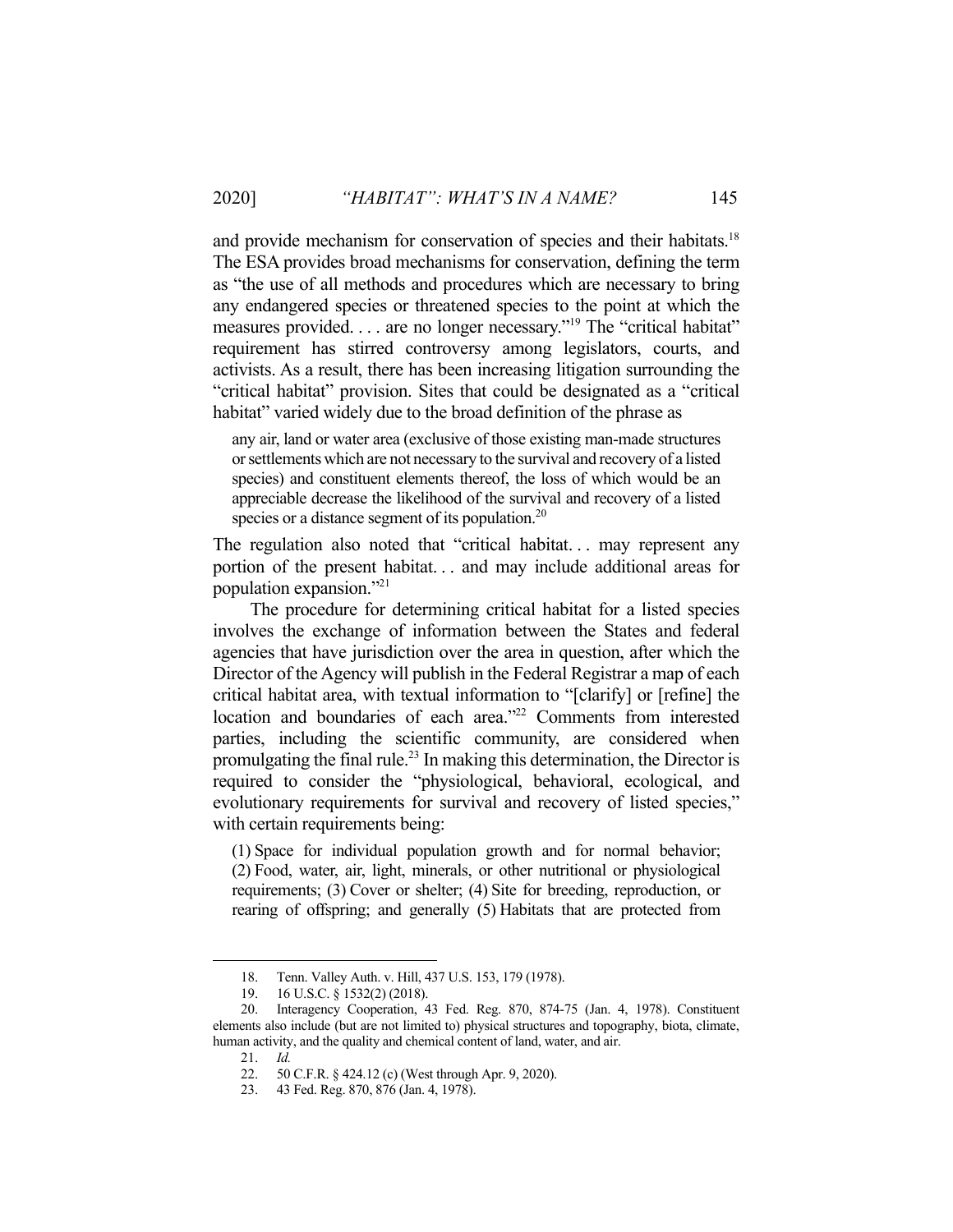disturbances or are representative of the geographical distribution of listed species.<sup>24</sup>

As it stands, the official definition of critical habitat is as follows:

The term 'critical habitat' for a threatened or endangered species means

(i) the specific areas within the geographical area occupied by the species, at the time it is listed in accordance with the provisions of section 1533 of this title, on which are found those physical or biological features (I) essential to the conservation of the species and (II) which may require special management considerations or protection; and

(ii) specific areas outside the geographical area occupied by the species at the time it is listed in accordance with the provisions of section 1533 of this title, upon a determination by the Secretary that such areas are essential for the conservation of the species. $25$ 

Specifically crucial to the issue surrounding the gopher frogs is the provision regarding the designation of areas outside of the species' occupied geographical area as a critical habitat.

## *B. The Journey of the Mississippi Gopher Frogs—in Both Senses of the Term*

 The Dusky Gopher Frog, also called the Mississippi Gopher Frog, is a distinct population segment of the gopher frogs found in the lower coastal plain that ranges from Mississippi to Louisiana.<sup>26</sup> With a stubby appearance, mostly due to its "plump body, comparatively large head, and relatively short legs," they range from 63.2 to 70.2 millimeters for males and 78.0 to 82.7 millimeters for females.<sup>27</sup> The dusky gopher frog lives up to its common nomenclature with the coloration of its back, ranging from "almost uniform black to a pattern of reddish brown or dark brown spots on a ground color of gray or brown" and a belly "thickly covered with dark spots and dusky markings from chin to mid-body."28 The frogs live in "upland sandy habitats historically forested with longleaf pine and isolated temporary wetland breeding sites embedded within the forested landscape."29 While adult frogs tend to live underground for most of their lives, usually in abandoned burrows created by other animals (tortoise

 <sup>24.</sup> *Id.* 

 <sup>25. 16</sup> U.S.C. § 1532(5)(A) (2018).

 <sup>26.</sup> Final Rule to List the Mississippi Gopher Frog as Endangered, 66 Fed. Reg. 62,993, 62,993-95 (Dec. 4, 2001)

 <sup>27.</sup> *Id.* at 62,994.

 <sup>28.</sup> *Id.* at 62,993.

 <sup>29.</sup> *Id.*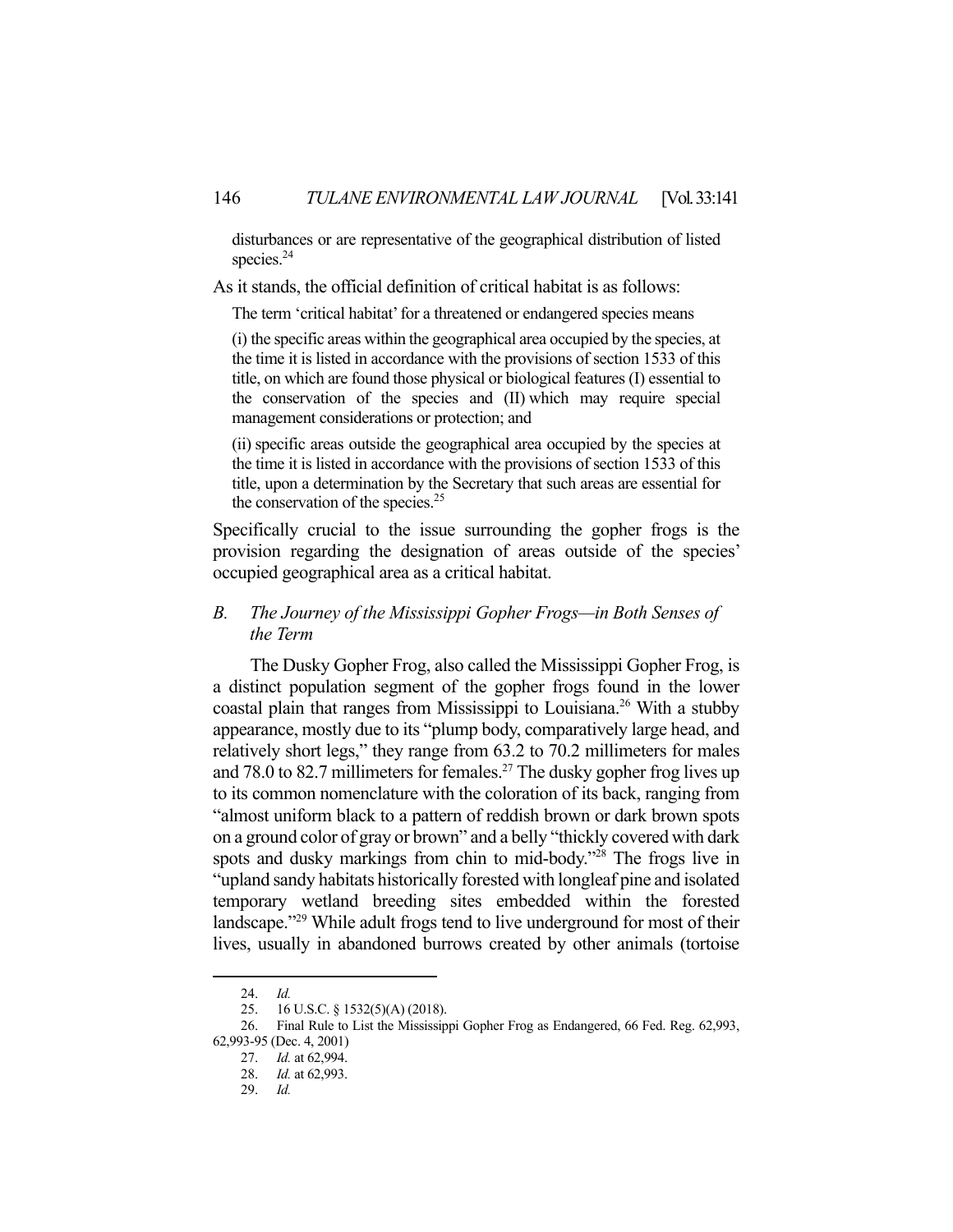burrows are usually preferred) and in old stumps, eggs are laid (and tadpoles are born) in ephemeral ponds—isolated ponds that dry completely on a cyclic basis.<sup>30</sup> The ponds fill with water due to rainfall within small, localized watersheds near the pond's center. Because of this, winter rains are crucial in ensuring that the pond is sufficiently filled to allow larvae to hatch and tadpoles to develop.31 This specific characteristic is crucial, as the cyclical dryness of the ponds prevents predatory fish from surviving in that environment, thus allowing the eggs of the dusky gopher frogs to hatch.32 The pond's temporal nature makes timing and location crucial to the reproductive cycle of the gopher frogs. After breeding, the adult frogs migrate from the ponds to their main habitat. However, their amphibious nature restricts them to specific routes with environmental conditions that are capable of providing them with enough cover and moisture during the journey.<sup>33</sup> Without areas connecting their terrestrial and wetland habitats, the frogs would have immense difficulty migrating from their breeding ground to their forested environment, and vice versa.<sup>34</sup>

 To recap, the Mississippi gopher frog requires the following conditions for its habitats in its entire life cycle: ephemeral ponds that provide seasonal water to allow for breeding and the development of larvae; upland sandy, forested areas near tortoise burrows that provide a habitat for adult frogs; and specific migratory corridors with open canopy that link the two habitats to allow for young adult frogs to migrate to their main habitat. It is these specific requirements that arguably limit the range of the Mississippi gopher frogs. Their historical range consisted of two or three parishes in Louisiana, six counties in Mississippi and one county in Alabama—however they are now found only in Mississippi.<sup>35</sup> The FWS Final Rule notes that the primary factor for the decrease in population is habitat degradation, noting that some habitats had been developed into residential areas, with others having been extensively altered for a variety of reasons.36 As of the writing of this Article, there are approximately 100

 <sup>30.</sup> *Id.* 

 <sup>31.</sup> *Id.* 

 <sup>32.</sup> Endangered and Threatened Wildlife and Plants; Designation of Critical Habitat for Dusky Gopher Frog, 50 C.F.R. pt. 17, at 35,118, 35,129-30 (June 12, 2012).

 <sup>33. 66</sup> Fed. Reg. at 62,993.

 <sup>34.</sup> Markle Interests, LLC v. U.S. Fish & Wildlife Serv., 40 F. Supp. 3d 744, 751 (E.D. La. 2014).

 <sup>35.</sup> *Id.* 

 <sup>36. 66</sup> Fed. Reg. at 62,994-95. Some of the alterations to the historical breeding sites included a conversion of a site to a permanent pond in a residential backyard and two sites having been bedded, cleared, and nutrient-loaded to convert the site into a pine plantation. Furthermore,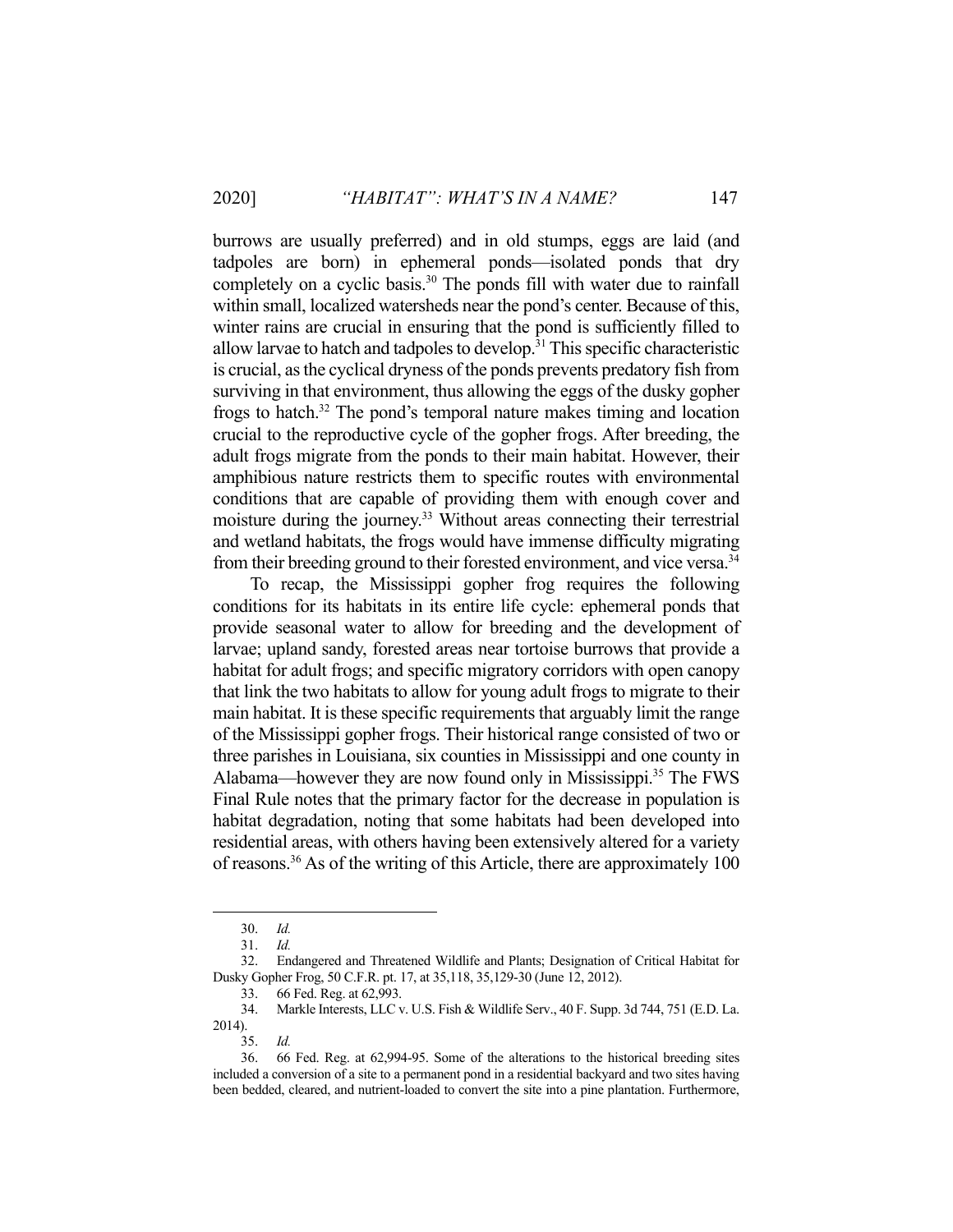Mississippi dusky gopher frogs left in the wild.<sup>37</sup> While the low number in and of itself is a concern, it also raises other risks, such as genetic isolation, inbreeding, and random demographic or human-related events.<sup>38</sup>

 Despite this seemingly extreme decline of their population, the Mississippi dusky gopher frogs had to wait almost nineteen years before acquiring status as an endangered species warranting protection of the ESA.39 In December of 1982, the FWS released a Notice of Review for the dusky gopher frog, designating it as a category two candidate, which meant that the agency had information indicating that listing the species may be appropriate but that the agency lacked sufficient data on "biological vulnerability and threats were not currently available to support a proposed rule."<sup>40</sup> The dusky gopher frog remained a category two candidate for about nine years, until November 21, 1991, when the FWS identified it as a category one candidate, meaning that the agency had sufficient information on the biological vulnerabilities and threats to support a proposed listing rule.<sup>41</sup> However, when the FWS removed its designation of multiple categories of candidates in February 1996, it also removed the dusky gopher frog from "candidate" status due to the need for additional information; the dusky gopher frog received its candidate status again in October 1999, with the proposed listing rule published on May 23, 2000, and the final rule published on December 4,  $2001<sup>42</sup>$  While now officially designated as an endangered species, the dusky gopher frog's journey to ESA protection is far from over.

## *C.* Weyerhaeuser v. United States Fish & Wildlife Service

 In 2010, the FWS published a proposed rule designating as "critical habitat" 1957 acres in Mississippi and later expanded it to 6477 acres, which included four counties in Mississippi and one parish in Louisiana.<sup>43</sup>

the longleaf pine forests in Louisiana were found to be severely degraded due to urbanization and conversion of the forests into pine plantations. *Id.*

 <sup>37.</sup> *Markle Interests*, 40 F. Supp. 3d at 751.

 <sup>38.</sup> *Id.* 

 <sup>39.</sup> While this may seem like an unusually long period of time, it is actually only seven years longer than the average listing rates for the ESA. *See* Emily E. Puckett, Dylan C. Kesler & D. Noah Greenwald, *Taxa, Petitioning Agency, and Lawsuits Affect Time Spent Awaiting Listing Under the US Endangered Species Act*," 201 BIOLOGICAL CONSERVATION 220, 220-29 (Sept. 2016).

 <sup>40. 66</sup> Fed. Reg. at 62,995.

 <sup>41.</sup> *Id.* 

 <sup>42.</sup> *Id.* at 62,995-96.

 <sup>43.</sup> Markle Interests, LLC v. U.S. Fish & Wildlife Serv., 827 F.3d 452, 459 (5th Cir. 2016); 76 Fed. Reg. 56,774, 56,776 (Sept. 27, 2011) (codified as 50 C.F.R. § 17).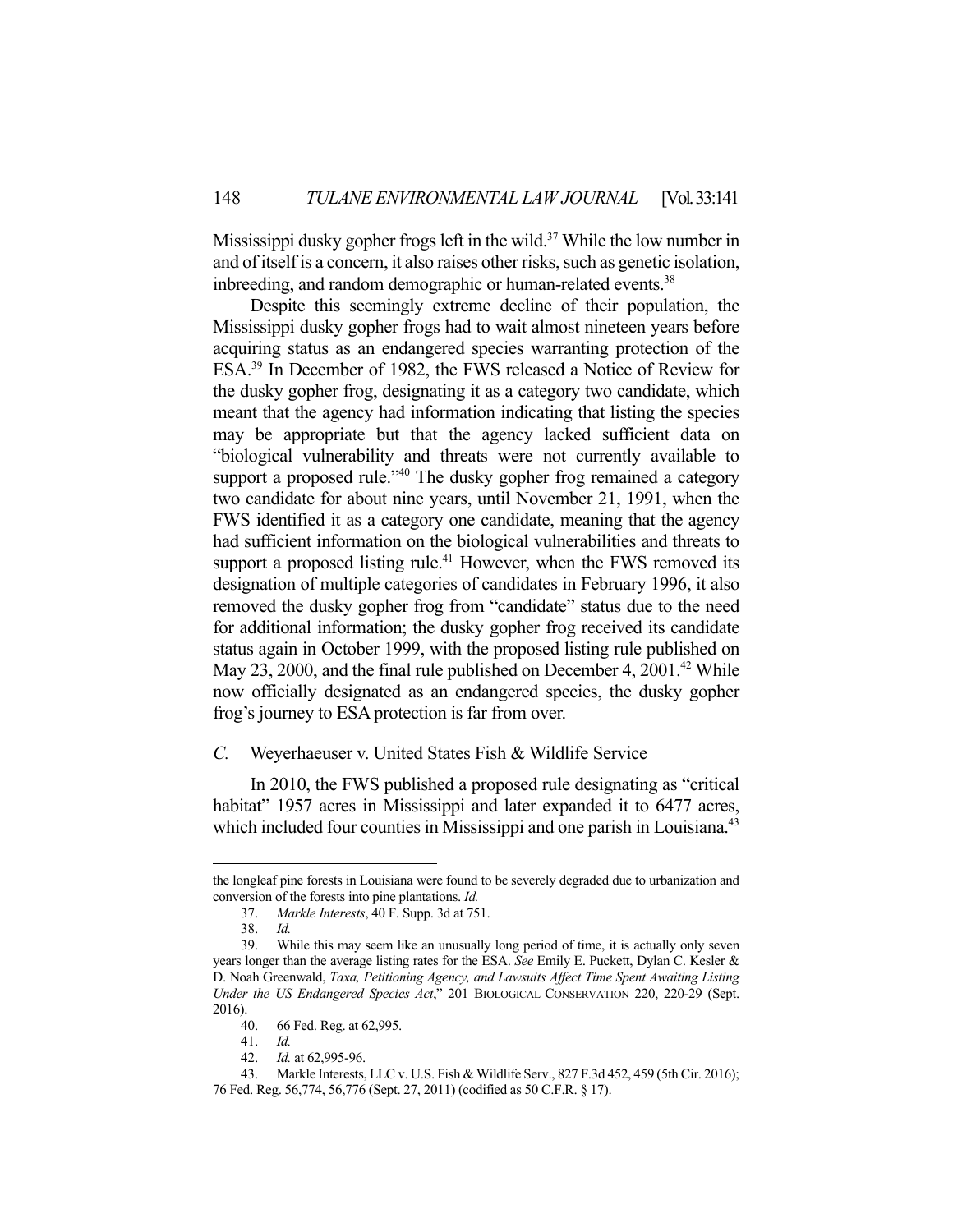The cause of the conflict centered on the specific 1544 acres in St. Tammany Parish (designated as "Unit 1"), which belongs, in part, to Weyerhaeuser Company<sup>44</sup> and was slated for residential and commercial development, as well as timber operations.<sup>45</sup> The owners filed for injunctive relief against the FWS and related agencies to enjoin the designation of Unit 1 as "critical habitat," as well as declaratory judgment.46 The plaintiffs based their complaints on the allegations that the FWS's Final Rule on Critical Habitat exceeded constitutional authority under the Commerce Clause, violated the Endangered Species Act, the Administrative Procedure Act (APA), and the National Environmental Policy Act (NEPA).<sup>47</sup> The district court granted summary judgment in favor of FWS on the merits, noting (1) that the provisions of the ESA and their application have "consistently been upheld as a constitutional exercise of congressional authority under the Commerce Clause," because they substantially affect interstate commerce.<sup>48</sup> On whether the FWS violated the APA, the court addressed the issue by asking five questions:

- (1) "Did FWS reasonably determine that Unit 1 is 'essential for the conservation' of the dusky gopher frog?"
- (2) "Must unoccupied areas contain PCEs [(physical and biological features that . . . were essential to the conservation of the species)] to be designated critical habitat?"
- (3) "Did FWS act unreasonably in failing to identify the point at which ESA protections will no longer be required for the dusky gopher frog?"
- (4) "Did FWS designate critical habitat for a species that is not listed as endangered?"
- (5) "Does FWS's alleged "trespass" on Unit 1 invalidate the Rule?"49

 In analyzing whether FWS reasonably determined that Unit 1 was essential to conservation, the district court emphasized that Congress delegated the term "essential" to be defined by the Secretary of the Interior.50 It found that FWS's determination was reasonable. In making

 <sup>44.</sup> Weyerhaeuser owns part of the land. The rest of the land was leased to them.

 <sup>45.</sup> *Id.* Ownership of the land was also held, along with Weyerhaeuser, Markle Interests, L.L.C., P&F Lumber Company 2000, L.L.C., and PF Monroe Properties, L.L.C. *Id.*

 <sup>46.</sup> *Id.* 

 <sup>47.</sup> Markle Interests, LLC v. U.S. Fish & Wildlife Serv., 40 F. Supp. 3d 744, 753 (E.D. La. 2014).

 <sup>48.</sup> *Id.* at 758.

 <sup>49.</sup> *Id.* at 760-64.

 <sup>50.</sup> *Id.* at 760.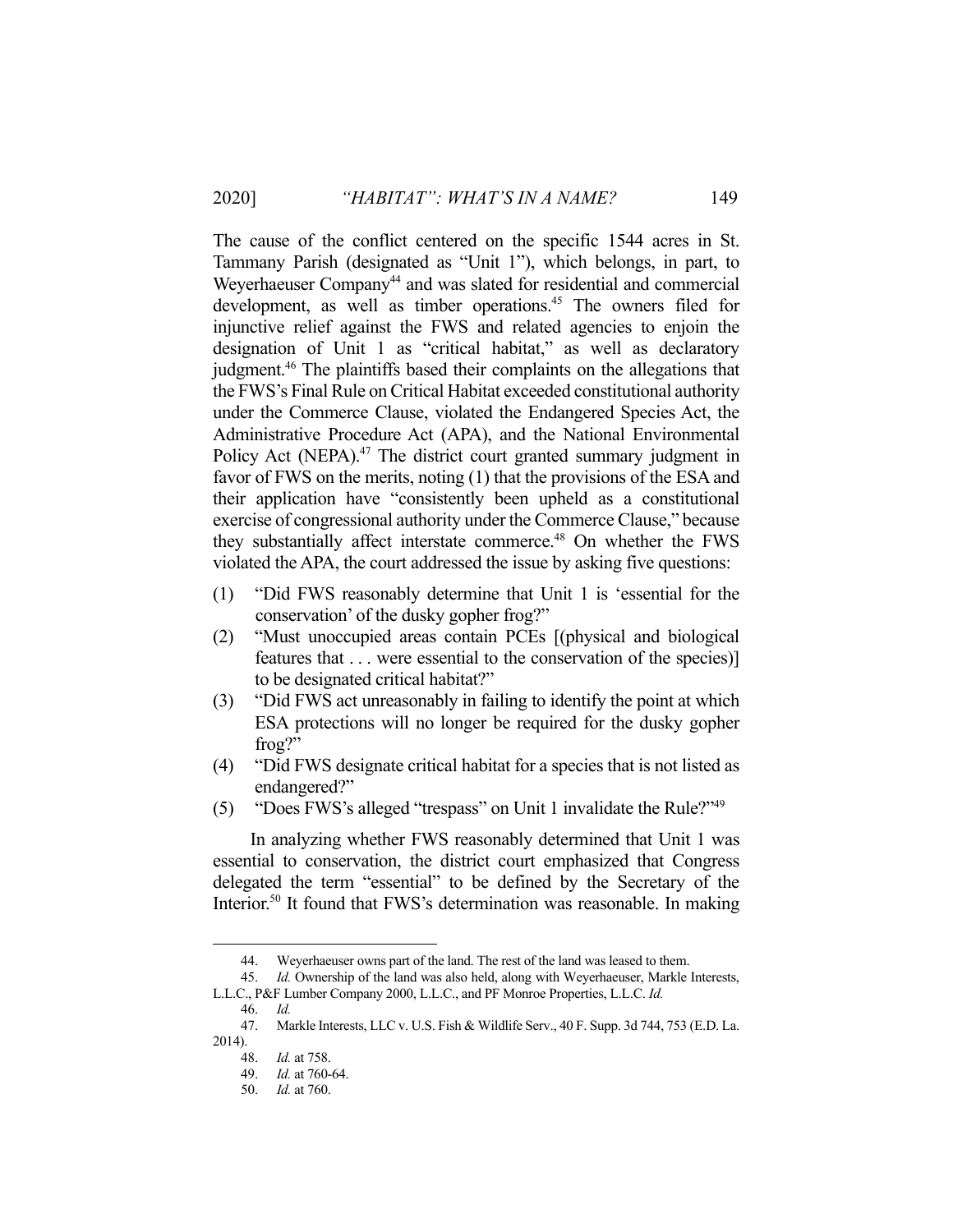its decision, the district court considered specific criteria, and with the use of scientific information and assistance from a peer reviewer, concluded that the ponds in Unit 1 provided "breeding habitat that in its totality is not known to be present elsewhere within the historic range."51 While the plaintiffs did not dispute the scientific and factual basis of the FWS determination, they argued that an area cannot be "essential" if the species does not inhabit it.<sup>52</sup> However, as the court noted, the ESA allows agencies to designate unoccupied areas as critical habitat.<sup>53</sup> The court spent little time addressing the question of whether an unoccupied area must contain PCEs as a requirement for it to be designated as critical habitat, stating that the ESA specifically requires only occupied habitats to contain all of the relevant PCEs.<sup>54</sup> As Unit 1 is an unoccupied habitat, FWS only needed to determine that it is essential for the conservation of the gopher frogs, which has already been established.<sup>55</sup>

 On the question of whether FWS acted unreasonably in failing to identify when ESA protections would no longer be required for the dusky gopher frog, the court rejected the plaintiffs' argument that this is a task required of FWS, simply citing the applicable provisions of the ESA and precedent, which noted that FWS must designate a critical habitat even if it does not know precisely how or when recovery of a viable population will be achieved.<sup>56</sup> Essentially, the court was stating that the plaintiffs had conflated FWS's responsibilities under the "critical habitat" provision (16 U.S.C.  $\S$  1533(a)(3)) with its responsibilities for preparing a recovery plan (16 U.S.C. § 1533(f)). The plaintiffs' fourth argument was that the taxonomic change of the frogs (a change from "Mississippi gopher frog" to "dusky gopher frog") invalidated its listing. However, the court was unconvinced that a mere change in nomenclature signaled an arbitrary change of mind on the part of FWS.<sup>57</sup> The fifth argument alleged that FWS and a scientist trespassed on the land to take photos of the ponds, and therefore, the violation caused the photos to be invalid in determining the critical habitat; the court declined to address this on the merits.<sup>58</sup>

 <sup>51.</sup> *Id.* at 761.

 <sup>52.</sup> *Id. Id.* (citing 16 U.S.C. § 1532(5)(A)(ii) (2012)).

 <sup>54.</sup> *Id.* (citing 16 U.S.C. § 1532(5)(A)).

 <sup>55.</sup> *Id.* 

 <sup>56.</sup> *Id.* at 762 (citing Home Builders Ass'n v. U.S. Fish & Wildlife Serv*.*, 616 R.3d 983, 989 (9th Cir. 2010)).

 <sup>57.</sup> *Id.* at 764.

 <sup>58.</sup> *Id.*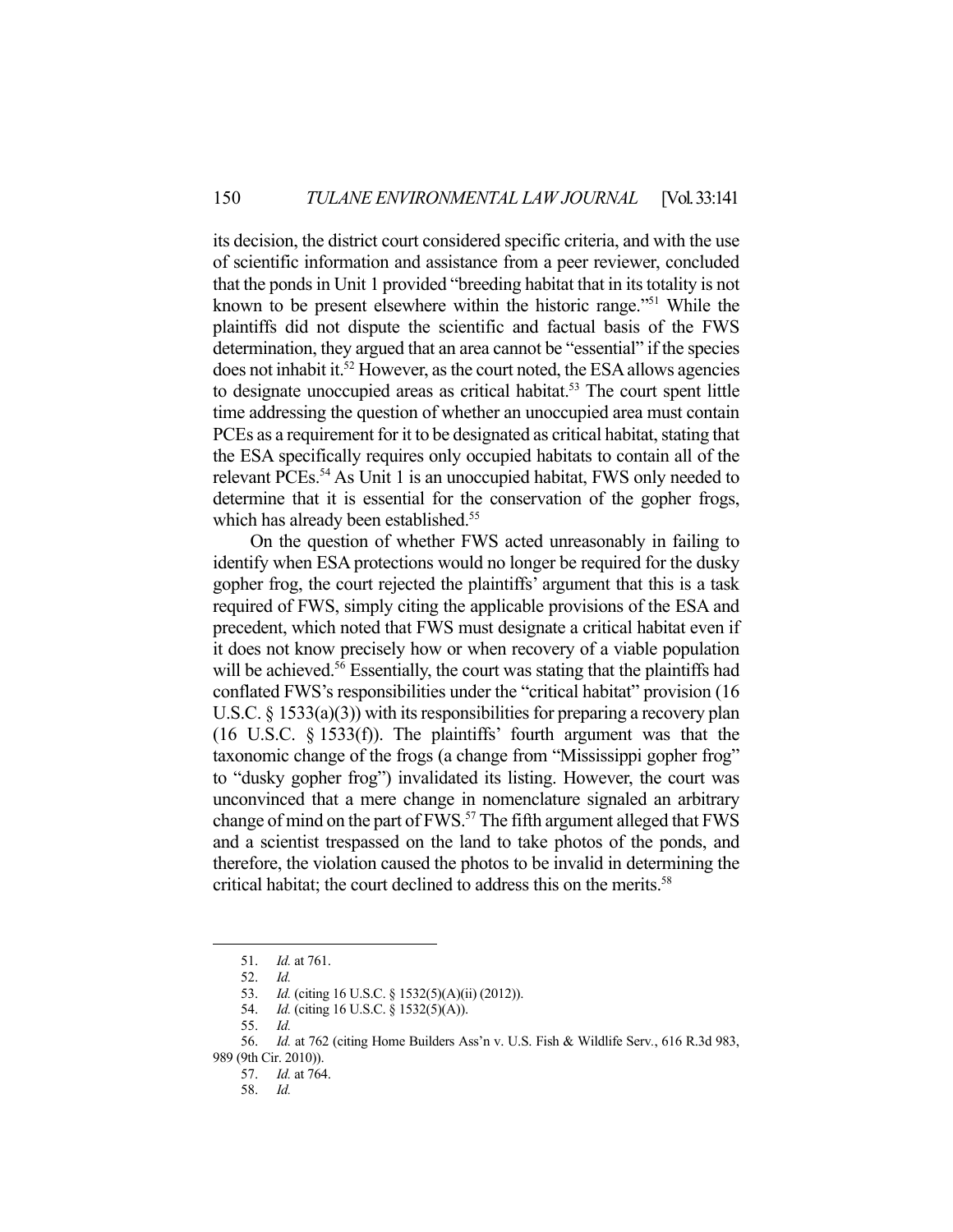After addressing these peripheral issues, the district court proceeded to tackle the crux of the case: the proportionality of the economic impacts of designating Unit 1 as a critical habitat.<sup>59</sup> Plaintiffs had contended that FWS's designation of Unit 1 as critical habitat was irrational because the economic impact would be disproportionate to the conservation benefits.<sup>60</sup> The Secretary of the Interior is required by the ESA to base its critical habitat determinations on the "best scientific data available after taking into consideration the economic impact" that results from such a designation.61 In designating Unit 1 as critical habitat, FWS considered several economic consequences of designation and used the baseline method to make its conclusion; however, the plaintiffs argued that FWS arbitrarily concluded that there were no disproportionate costs that would result from designation of Unit 1 and critical habitat.<sup>62</sup> They supported this conclusion by claiming that Unit 1 "provides no benefit to the dusky gopher frog" and that the potential damage to the landowners ranged from \$20.4 million to \$33.9 million, implying that the economic cost of the designation is not outweighed by the benefits.<sup>63</sup> However, the district court found that because FWS's methods were reasonable and consideration of the economic impacts was all that was required of FWS, the agency fulfilled its statutory responsibilities.<sup>64</sup> The court referred to FWS's economic analysis (EA) to further support the assertion that the agency did give due consideration to economic impact,<sup>65</sup> and because FWS had fulfilled its statutory requirements, the court was limited to a "somewhat

 65. *Id.* FWS's economic analysis contemplated the economic impacts of Unit 1 designation under three hypothetical scenarios:

(1) development occurring in Unit 1 would avoid impacts to jurisdictional wetlands and, thus, would not trigger ESA Section 7 consultation requirements; (2) development occurring in Unit 1 would require a permit from the Army Corps of Engineers due to potential impacts to jurisdictional wetlands, which would trigger ESA Section 7 consultation between the Corps and FWS; and FWS would work with landowners to keep 40% of the unit for development and 60% managed for the frog's conservation ("present value incremental impacts of critical habitat designation due to the lost option for developing 60 percent of Unit 1 lands are \$20.4 million"); and (3) development occurring would require a federal permit, triggering ESA Section 7 consultation, and FWS determines that no development can occur in the unit ("present value impacts of the lost option for development in 100 percent of the unit are \$33.9 million").

*Id.* at 766.

 <sup>59.</sup> *Id.* at 764-65.

 <sup>60.</sup> *Id.* 

 <sup>61.</sup> *Id.* at 765.

 <sup>62.</sup> *Id.* 

 <sup>63.</sup> *Id.* 

 <sup>64.</sup> *Id.* at 766.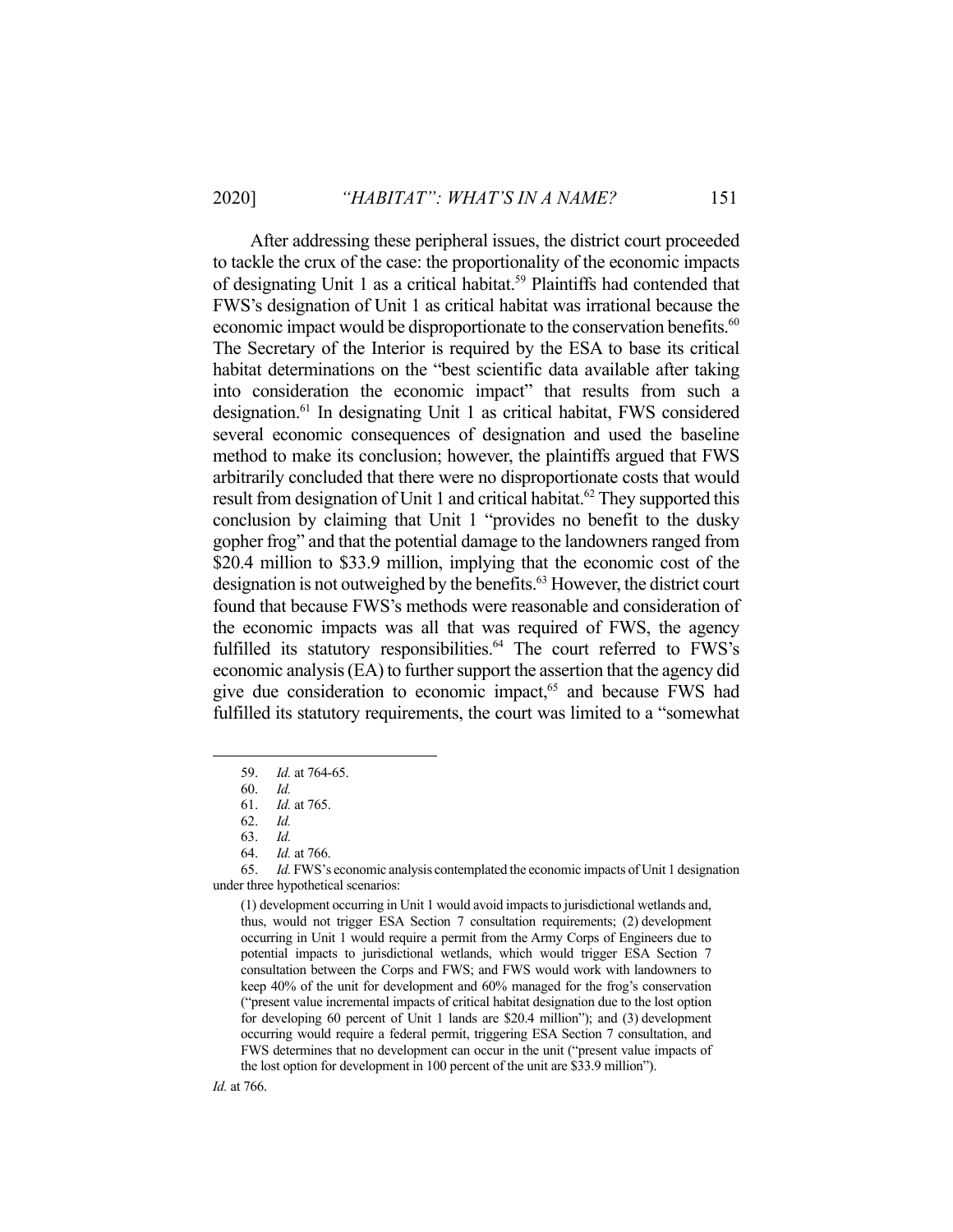paralyzing standard of review," namely, deference to its expertise.<sup>66</sup> Deference, here, refers to the kind provided for by the Administrative Procedure Act (APA), which allows for courts to review all relevant questions of law but at the same time restricts such review to a strict standard, stating that courts "shall hold unlawful and set aside agency action, findings, and conclusions found to be . . . arbitrary, capricious, an abuse of discretion, or otherwise not in accordance with law."67 Unless an agency decision is so contradictory to Congress' intention that it can be considered arbitrary and capricious, an agency deserves the highest deference when it is making rulings pertaining to its area of expertise.<sup>68</sup> In Markle Interests, specifically, the district court gave deference to FWS in regard to its conclusion about the potential economic impact of designating Unit 1 as critical habitat.<sup>69</sup>

 The last issue the district court addressed was whether the Secretary's failure to prepare an environmental impact statement constituted a violation of the National Environmental Policy Act (NEPA), which requires agencies to prepare a comprehensive environmental impact statement (EIS) for "major Federal actions significantly affecting the quality of the human environment."<sup>70</sup> To this, FWS argued, and the court agreed, $71$  that Congress does not expressly require an EIS for critical habitat designations, as FWS does not have authority to force private landowners to alter the habitat, and thus PCE simply provides a description of the ideal habitat for the dusky gopher frogs.<sup>72</sup>

 72. *Id*. at 767. To illustrate, the court distinguished this case from *Catron County Board of Commissioners v. United States Fish & Wildlife Service*, where a critical habitat designation would "harm the environment by limiting the county's ability to engage in flood control effort and the environmental impact would have been "immediate and disastrous." Catron County Bd. Of Com'rs, New Mexico v. U.S. Fish & Wildlife Serv., 75 F.3d 1429, 1436-39 (10th Cir.1996); *see Markle Interest, L.L.C.*, 40 F.Supp.3d at 768. In contrast, designation of Unit 1 would not have physically changed the environment. *See Markle Interest, L.L.C.*, 40 F.Supp.3d at 768 Further, citing *Douglas County v. Babbitt*, the court noted the reasoning behind exempting critical habitat designations from NEPA: "(1) the ESA displaced the procedural requirements of NEPA with respect to critical habitat designation; (2) NEPA does not apply to actions that do not alter the physical environment; and (3) critical habitat designation serves the purposes of NEPA by protecting the environment

 <sup>66.</sup> *Id.* at 766-67.

 <sup>67. 5</sup> U.S.C. § 706(2)(B) (West through P.L 116-112).

 <sup>68.</sup> Greater Yellowstone Coal. v. Servheen, 665 F.3d 1015, 1023 (9th Cir. 2011).

 <sup>69.</sup> *See Markle Interests, LLC*, 40 F.Supp.3d at 766-67.

 <sup>70.</sup> *Id.* at 767; 42 U.S.C. § 4332(2)(c) (West though P.L. 116-112).

 <sup>71.</sup> *See Markle Interests, L.L.C*., 40 F.Supp.3d at 767-68. The court made a pointed remark about the plaintiffs' "tortured reasoning" to arrive at their assertion. The plaintiffs argued that NEPA requires an EIS for federal actions that significantly affect the quality of a human environment, and because of the modifications required to make Unit 2 habitable for the frogs, which constitute a change to the physical environment, an EIS was necessary. *Id.*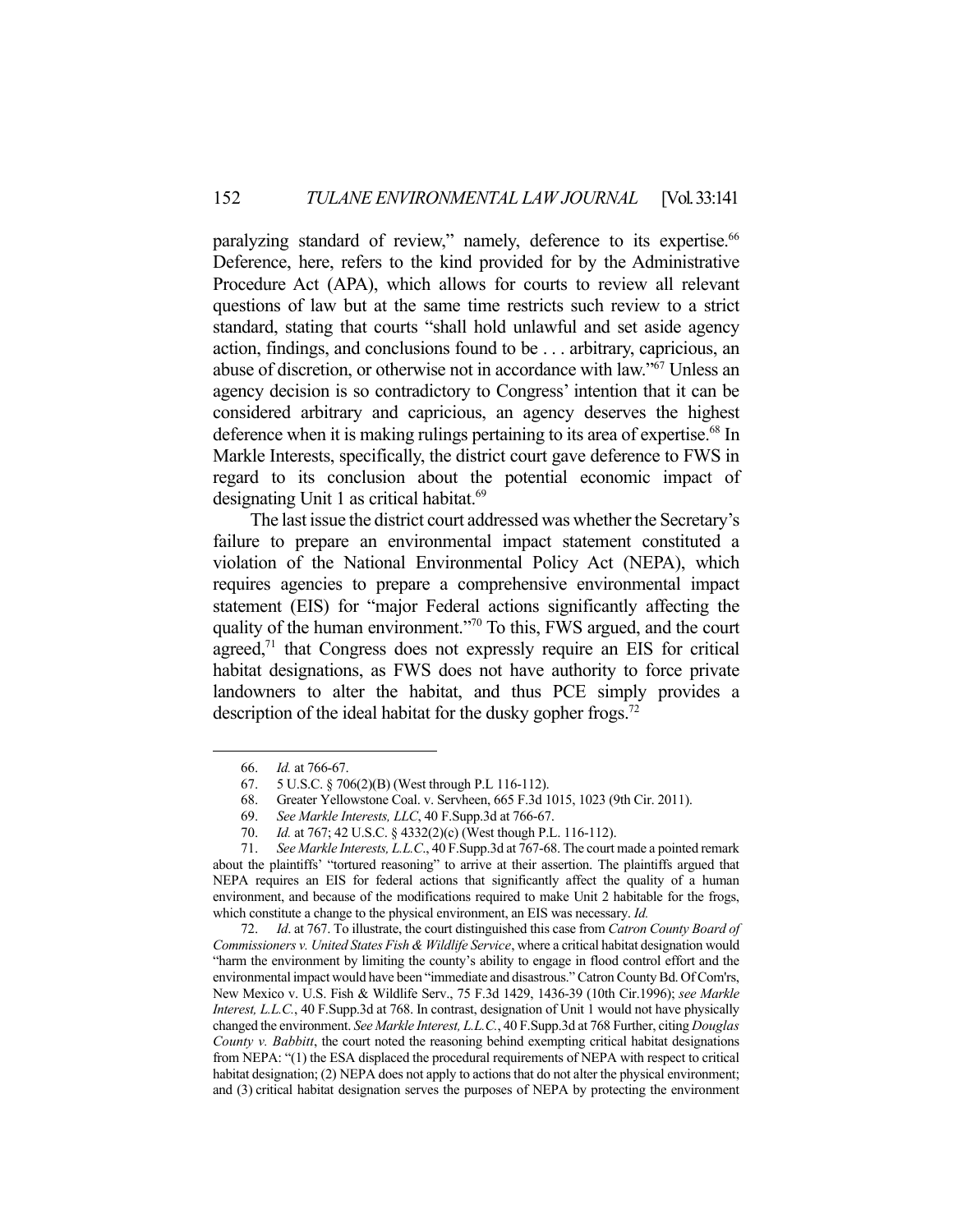After losing the summary judgment on the merits, the plaintiffs appealed the case and eventually made it to the Fifth Circuit Court of Appeals, which then reviewed the district court decision de novo and affirmed it.73 In its opinion, the Fifth Circuit addressed the issue of standing, critical habitat designation, the Secretary's decision not to exclude Unit 1, FWS's powers under the Commerce Clause, and NEPA.<sup>74</sup>

 While the question of standing was not directly raised by either party on appeal, the appeals court nevertheless decided to address the matter, stating that "although the district court correctly held that the APA provided the proper vehicle for the Landowners [plaintiffs] to challenge . . . it did not address the APA's zone-of-interests test; instead, it only held that the Landowners have standing under Article III."75 The court went through a short analysis that essentially affirmed the district court decision on the matter, holding that the plaintiffs had standing under Article III because the designation of their property as a critical habitat lowered its market value and thus caused an injury that satisfies the "Cases and Controversy" federal jurisdiction requirement.<sup>76</sup> But despite specifically mentioning the APA's zone-of-interest test, the court declined to consider it *sua sponte* due to FWS's failure to raise the argument thereby forfeiting the challenge. $77$ 

 Much like the district court, on the matter of critical habitat designation, the appeals court held that deference was due to FWS in its application in the ESA, *Chevron* deference to be specific. As part of the *Chevron* framework courts have traditionally applied deference to the federal agency when a statute fails to provide an unambiguous definition for unclear provisions.78 The *Chevron* test required that the court first determine whether Congress' intent was clear and unambiguously

from harm due to human impacts." Douglas County v. Babbitt*,* 48 F.3d 1495, 1501-08 (9th Cir.1995); *see Markle Interests, L.L.C.*, 40 F.Supp.3d at 768.

 <sup>73.</sup> Markle Interests, L.L.C., v. U.S. Fish & Wildlife Serv., 827 F.3d 452, 458-59 (5th Cir. 2016).

 <sup>74.</sup> *See generally id.* at 452.

 <sup>75.</sup> *Id.* at 462.

 <sup>76.</sup> *Id.* at 463-64.

 <sup>77.</sup> *Id.* at 464.

 <sup>78.</sup> *See generally* Chevron, U.S.A., Inc v. Nat. Res. Def. Council, Inc, 467 U.S. 837 (1984); *see, e.g*., Nw. Ecosystem All. v. U.S. Fish & Wildlife Serv., 475 F.3d 1136, 1140, 1143 (9th Cir. 2011) (holding that the Fish and Wildlife Service's determination that the Washington population of the grey squirrel was not a "distinct population segment" deserved the *Chevron* deference because the term was not unambiguously defined by Congress); Trout Unltd. v. Lohn, 559 F.3d 946, 954 (9th Cir. 2009) (holding that the National Marine Fisheries Service's Hatchery Listing Policy deserved *Chevron* deference because it went through a formal notice-and-comment process).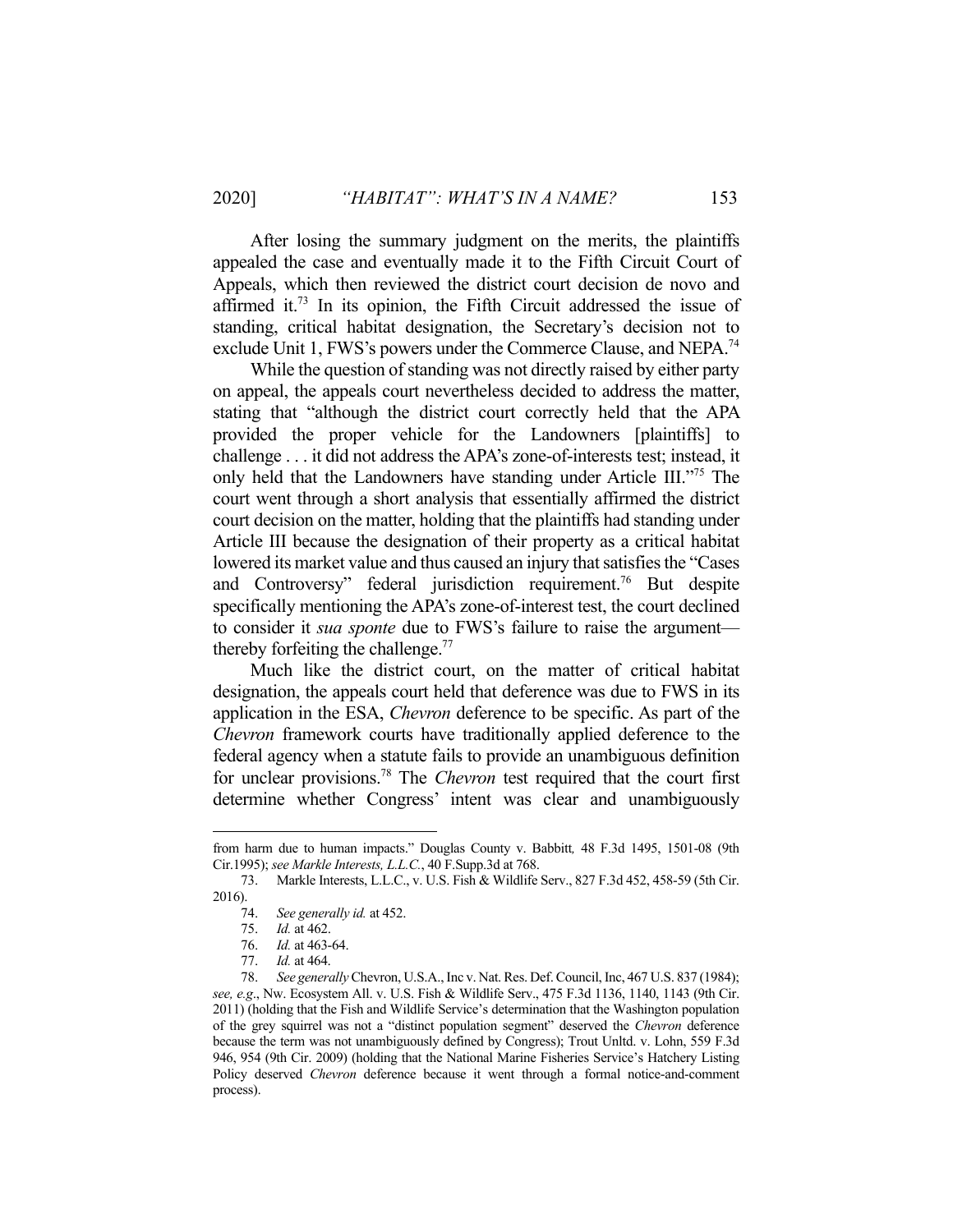presented in the statute; if it is not, the court must then determine whether the agency's interpretation of the statute is permissible when considering its purpose and construction.<sup>79</sup> Section 1532 of the ESA distinguishes between occupied and unoccupied habitats.<sup>80</sup> Where the designation of an occupied critical habitat requires the agency to demonstrate that the area contains "physical or biological features essential to the conservation of the species and which may require special treatment or management," the designation of an unoccupied critical habitat only requires that the Secretary determine that it is "essential for the conservation of the species."<sup>81</sup> The key term, here, is "essential"—and coincidentally, it has not been defined by Congress.82 Therefore, because, the court held, it seemed that Congress intended to delegate authority to the agency executing the ESA, then that agency's interpretation of the provision in question deserves *Chevron* deference; Because Congress has not defined "essential," FWS has the authority to do so.<sup>83</sup> The court's assessment regarding the Secretary's decision not to exclude Unit 1 was addressed in a similar fashion, with the court adhering to the principle of deference to agency decisions when making determinations that are in their areas of expertise—per the APA.<sup>84</sup> They noted that the only other circuit that has addressed this issue held that "there are no manageable standards for reviewing the Service's decision not to exercise its discretionary authority to exclude an area from a critical-habitat designation."85

 Moving onto the alleged Commerce Clause violation, the court considered two factors: (1) whether the provision mandating the designation of critical habitat is part of an economic regulatory scheme, and  $(2)$  whether designation is essential to that scheme.<sup>86</sup> They answered in the affirmative to both, noting that the ESA prohibits the sale of endangered species across state lines (satisfying the economic regulatory scheme requirement), and the critical habitat provision is essential to that scheme.<sup>87</sup>

 *<sup>79.</sup> Chevron*, 467 U.S. at 843-44.

 <sup>80. 16</sup> U.S.C. § 1532 (5)(A) (2018).

 <sup>81.</sup> *Id.* § 1532(5)(A)(i)-(ii) (2018).

 <sup>82.</sup> *Markle Interests*, 827 F.3d at 464 (citing Markle Interests, LLC v. U.S. Fish & Wildlife Serv., 40 F. Supp. 3d 744, 760 (E.D. La 2014)).

 <sup>83.</sup> *Id.* at 464-65, 467.

 <sup>84.</sup> *See id* at 473.

 <sup>85.</sup> *Id.* (citing Bear Valley Mut. Water Co. v. Jewel., 790 F.3d, 977, 989-90 (9th Cir.

<sup>2015)).</sup> 

 <sup>86.</sup> *Id.* at 476.

 <sup>87.</sup> *Id.* at 476-78.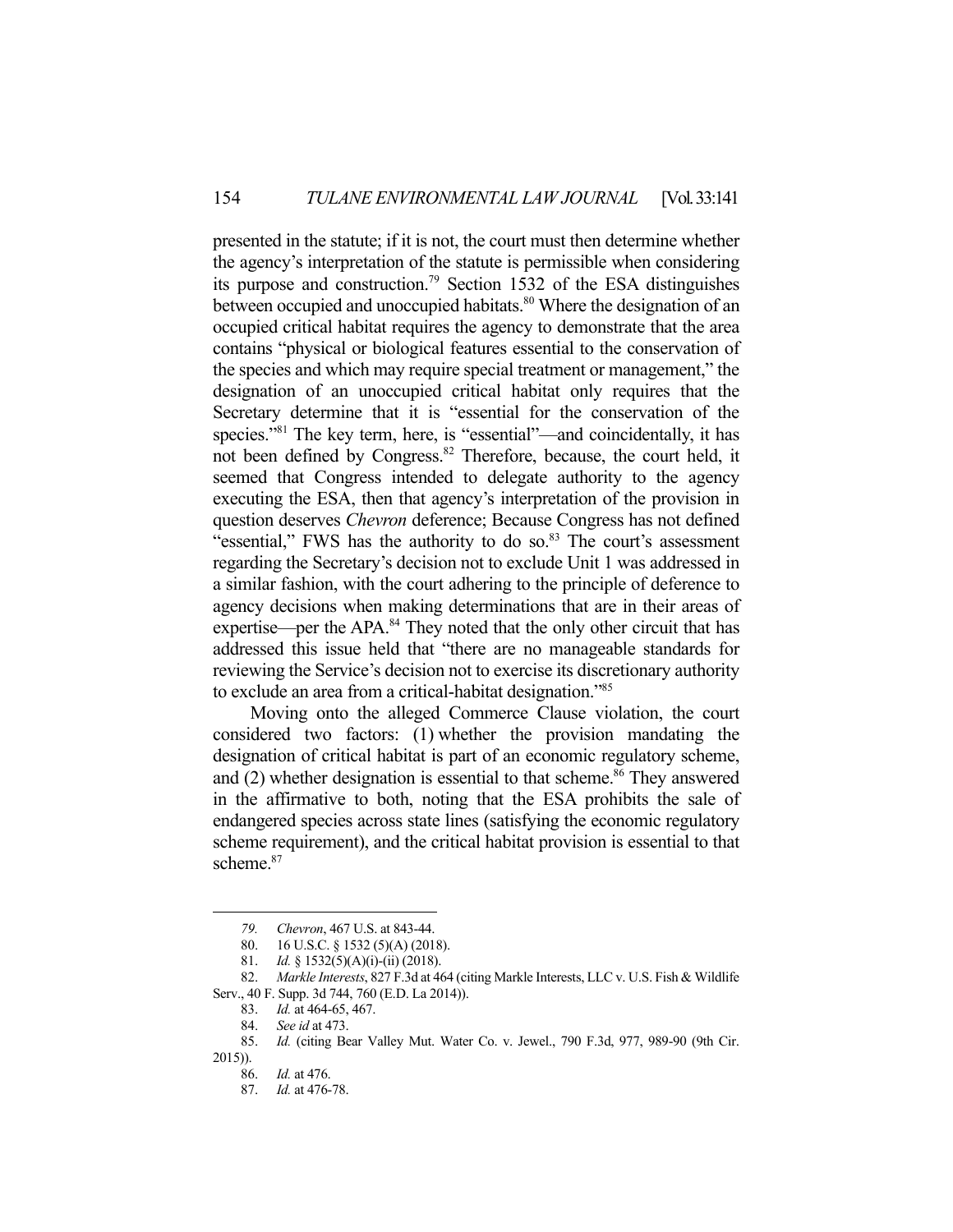Lastly the Fifth Circuit agreed with the lower courts that the Secretary did not violate NEPA by failing to submit an EIS, as it is not

triggered by the critical designation requirement.<sup>88</sup> The court also noted that the plaintiffs lack standing to bring a NEPA claim, as those claims require Article III standing *and* inclusion within the zone of interests the NEPA seeks to protect.<sup>89</sup> Because purely economic injuries are not sufficient to assert standing to challenge an agency action under NEPA, the plaintiffs also lacked standing for this reason.<sup>90</sup>

 Upon reaching the United States Supreme Court, the main controversy centered around the definition of "critical habitat," an issue that had not garnered extensive attention in the lower courts, and FWS's failure to exclude Unit 1 from the frog's critical habitat.<sup>91</sup> As previously mentioned, section (5)(A) of the ESA defines "critical habitat" and allows for the designation of "specific areas outside the geographical area occupied by the species . . . upon determination by the Secretary that such areas are essential for the conservation to the species."92 The plaintiffs contended that the designation of Unit 1 as a critical habitat was inappropriate because the dusky gopher frog could not survive there without significant modifications to the habitat. $93$  In its analysis, the Court tried to define "critical habitat" by considering its etymology, noting that "critical," as the adjective, describes the "habitat," and that for an area to be "critical," it must first be a habitat. Therefore, "critical habitat" is a subset of "habitat"; furthermore, the key term the requires interpretation is "habitat."94 Because only habitats are eligible for designation, section  $4(a)(3)(A)(i)$  allows the Secretary to only designate habitats as critical; therefore, property that is not considered habitat cannot be declared a critical habitat.<sup>95</sup> The question here was whether areas that require modification before it can support the dusky gopher frog qualify as a habitat. The Supreme Court ruled that because an answer to this question requires an interpretation of the term "habitat," and the Court of Appeals, in ruling that "there is no habitability requirement in the text of the ESA or implementing regulations," deprived itself of an occasion to do so, the

 <sup>88.</sup> *Id.* at 479-80.

 <sup>89.</sup> *Id.* at 480.

 <sup>90.</sup> *Id.* 

<sup>91.</sup> Weyerhaeuser Co. v. U.S. Fish & Wildlife Serv., 139 S. Ct. 361, 367 (2018).<br>92. 16 U.S.C. § 1532(5)(A) (2018).

<sup>16</sup> U.S.C. § 1532(5)(A) (2018).

 <sup>93.</sup> The modifications consisted of "replacing the close-canopy timber plantation encircling the ponds with an open-canopy longleaf pine forest*." Weyerhaeuser*, 139 S. Ct. at 367.

 <sup>94.</sup> *Weyerhaeuser*, at 368-69.

 <sup>95.</sup> *See id.* at 368.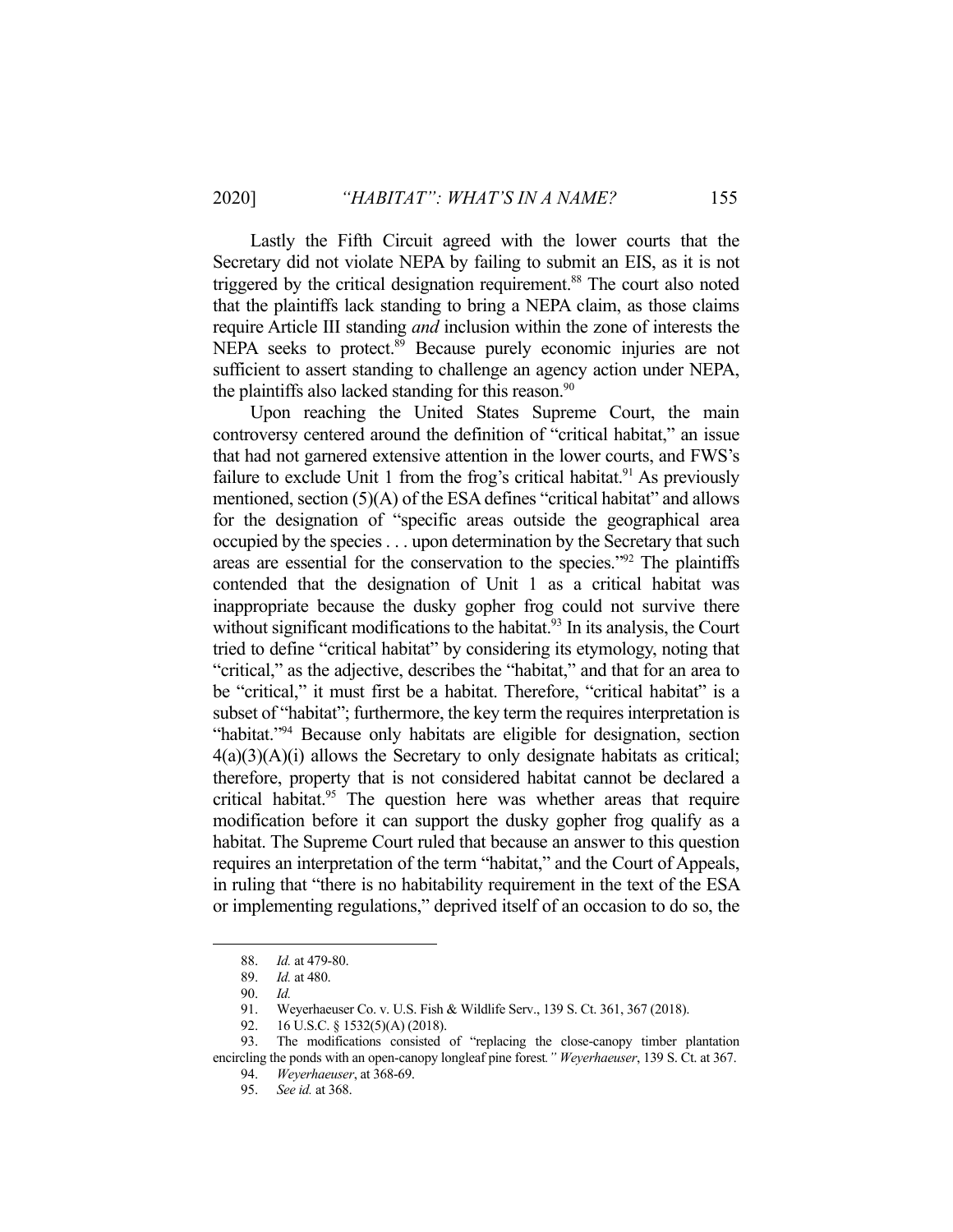case should be remanded with the order to consider these questions.<sup>96</sup> Turning to the Secretary's decision not to exclude Unit 1 from the designation of critical habitat, the Court did not decide the merits but merely deemed that the issue was subject to judicial review and remanded it back to the Fifth Circuit to consider.<sup>97</sup>

## III. ANALYSIS

 The Supreme Court's ruling in *Weyerhaeuser v. United States Fish & Wildlife Service* signaled an intent to delegate issues concerning environmental protection of the dusky gopher frogs to the lower courts. Instead of ruling on the substantive issues of the case, the Court's decision merely gave procedural guidance, declaring that the Fifth Circuit should consider issues it did not address previously or determined to be unreviewable (i.e., the definition of "critical habitat" and the reviewability of agency decisions).98

## *A.* The Toad-tality of the Circumstances<sup>99</sup>

 The definition of "critical habitat" has been a topic of debate throughout the existence of the ESA. In 1978, merely five years after its passage, its meaning was called into consideration. Chief Justice Burger observed in dictum that the ESA did not define "critical habitat," but that the Secretary of the Interior has administratively interpreted it to mean

any air, land, or water area . . . and constituent elements thereof, the loss of which would appreciably decrease the likelihood of the survival and recovery of a listed species or a distinct segment of its population. . . . Critical habitat may represent any portion of the present habitat of a listed species and may include additional areas for reasonable population.<sup>100</sup>

As previously mentioned, the ESA was later amended in 1978 (actually, as a response to *Tennessee Valley Authority*) to include its current definition of critical habitat.101 In *Weyerhaeuser*, the Court deemed this definition to be insufficient, as it established guidelines for determining what is "critical," not what is a "habitat." This ruling is a key to why the

 <sup>96.</sup> *Id* at 369.

 <sup>97.</sup> *Id.* at 371.

 <sup>98.</sup> *See generally id.* 

 <sup>99.</sup> Yes, the author does know the difference between a frog and a toad.

 *<sup>100.</sup>* Tenn. Valley Auth. v. Hill, 417 U.S. 153, 213 n.9 (1978).

 <sup>101.</sup> *See* 16 U.S.C. § 1532(5)(A)(i)-(ii) (2018).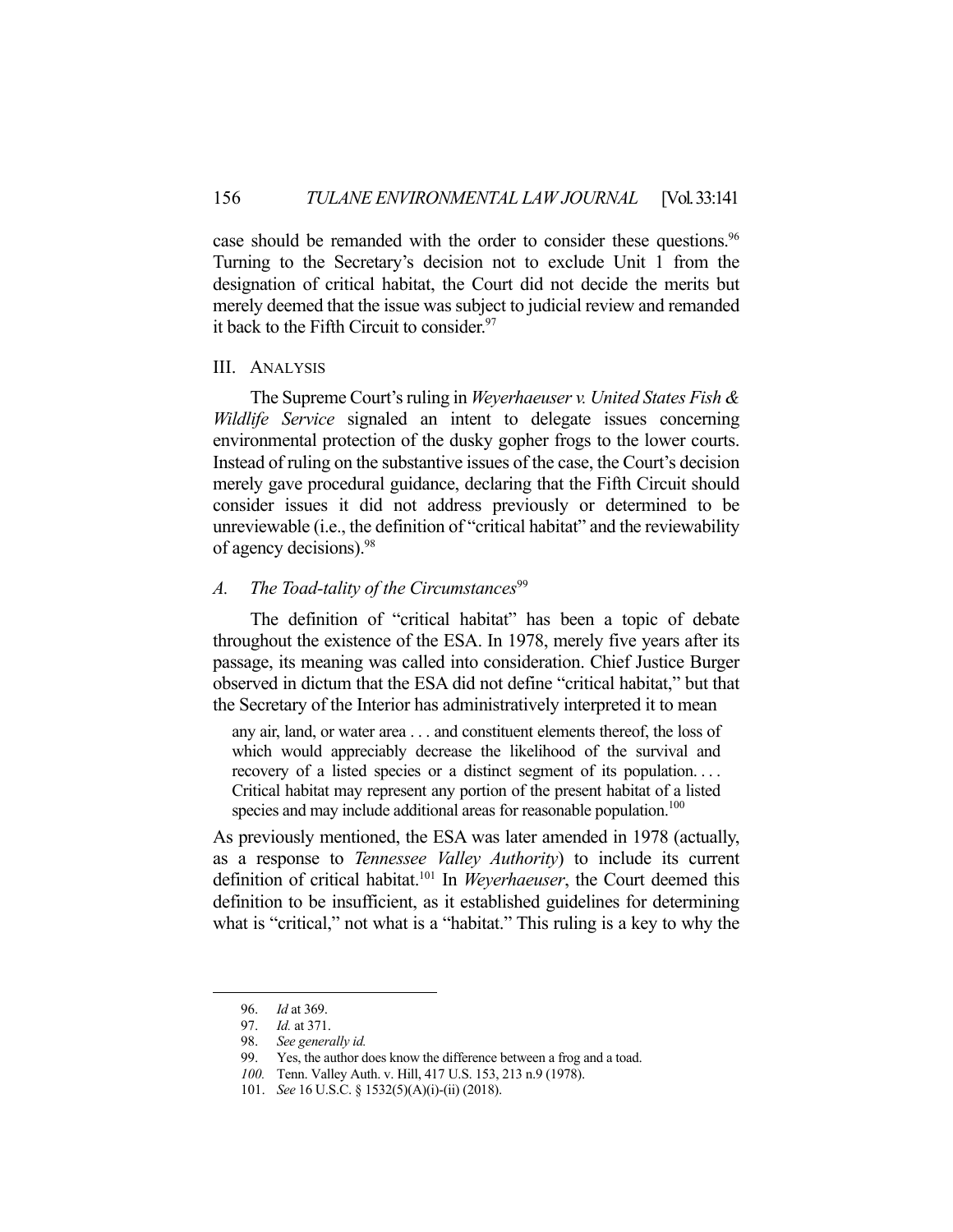case is novel, in a sense, as the line of case law concerning "critical habitat" has previously centered on the "critical" aspect.<sup>102</sup>

 The definition of "habitat," as provided for by the *Merriam-Webster Dictionary*, "is the place or environment where a plant or animal naturally or normally lives." In analyzing the definition of "habitat," the Fifth Circuit will have a wide range of examples from which to draw. The Convention on Biodiversity defines it as "the place or type of site where an organism or population naturally occurs."103 However, it may also be defined as "any area in the range of a . . . species which contains suitable conditions for that species."<sup>104</sup> The former definition implies that a requirement of a habitat is that the organism resides there, and the latter simply requires that its conditions are suitable to support the species. However, in considering their options, it is important that the court keep in mind the circumstances surrounding environmental and endangered species protection. The natural habitats of the dusky gopher frogs were altered predominantly due to human action and development, and the same applies to many other endangered species. Therefore, as human development increases, it is presumable that the habitats, if defined as areas where the organisms naturally occur, would decrease.

 In interpreting the term "habitat," the court should consider the totality of the circumstances, and that means looking at all the factors involved in this designation, such as population of the species, rarity of the type of habitat in question, and how much modification is required to allow it to support the species. The Supreme Court, in *King v. Burwell*, stated that "the words of a statute must be read in their context and with a view to their place in the overall regulatory scheme."105 In *Burwell*, the court upheld the Internal Revenue Service (IRS) final rule implementing the premium tax credit provision of the Affordable Care Act.<sup>106</sup> The petitioners presented an interpretation of the statute that the Court then rejected because it would "destabilize the individual insurance market."107

 <sup>102.</sup> *See, e.g.,* Home Builders Ass'n of N. Cal. v. U.S. Fish & Wildlife Serv., 616 F.3d 983 (9th Cir. 2010) (holding that designation of an area as critical habitat did not require that all the elements needed for conservation of a species to be present); Alaska Oil & Gas Ass'n v. Salazar, 916 F. Supp. 2d 975 (D. Alaska 2013) (holding that for a habitat to be critical, the agency cannot speculate as to the existence of physical or biological features essential to the conservation).

 <sup>103.</sup> *Habitat*, BIODIVERSITY A-Z, http://www.biodiversitya-z.org/content/habitat (last updated Dec. 17, 2019).

 <sup>104.</sup> *Id.* 

 <sup>105.</sup> King v. Burwell, 135 .S. Ct. 2480, 2492 (2015) (quoting Util. Air Regulatory Grp. v. EPA, 134 S. Ct. 2427, 2441 (2014)).

 <sup>106.</sup> *See generally id.* 

 <sup>107.</sup> *Id.* at 2484.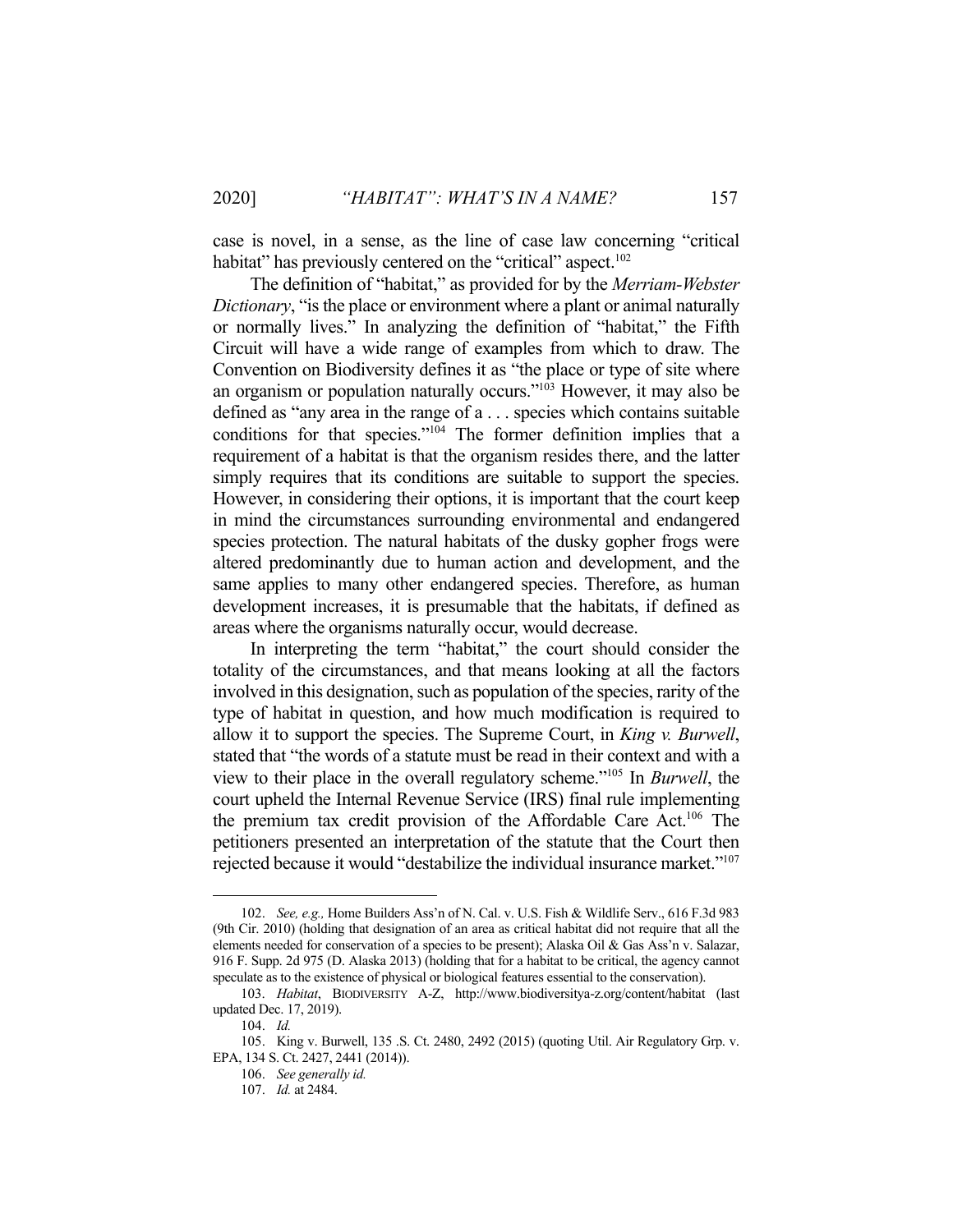Essentially, the Court considered how the interpretation of the statute may affect its purpose and effectiveness. In this case, there are about 100 dusky gopher frogs in the entire world, all of them limited to the habitat in Mississippi. Should anything happen to that specific area, the frogs have nowhere else to go. Unit 1, with modifications, can provide a habitat to which the frogs may be moved should the habitat in Mississippi be damaged, such as by a hurricane or other natural disaster. Considering the location of the habitat and its propensity for natural disasters, that possibility is absolutely plausible. Furthermore, the ephemeral ponds, which are a crucial element to the dusky gopher frog's habitat, are rare.<sup>108</sup>

 Granted, there would need to be modifications to Unit 1 in order to make it habitable for the frogs. Therefore, a key consideration is whether the value of those ephemeral ponds justifies the costs and efforts associated with performing those modifications. These ponds are the focal point for the dusky gopher frogs, as they are rare and, therefore, a limiting factor in their recovery.109 While the Fifth Circuit may devise its own method of analysis for interpreting the term "habitat," it is arguable that the recent drastic changes in the environment, often caused by human development, call for a consideration of the totality of the circumstances as opposed to a bright-line rule. However, it is to the benefit of future jurisprudence for the court to establish a clear definition of "habitat," to prevent excessive litigation over future designation of "critical habitat." To create more barriers for the designation of a critical habitat would further weaken the ESA and prevent it from carrying out its purpose.

 Perhaps a point the Fifth Circuit should consider is whether there is a moral obligation to mitigate the damage. The issue is also applicable when assessing the economic impact of a "critical habitat designation." If humans were the cause of the decline in their species, should we attempt to resolve that at the expense of property rights? As urbanization increases and climate change accelerates, these issues seem to become more relevant and prominent. The question then becomes: Is the Endangered Species Act strong enough to make a difference in the current environment? Possibly not. With the Supreme Court's ruling, decisions by the Secretary on whether to exclude certain areas from the designation are now reviewable.

 <sup>108.</sup> Markle Interests, L.L.C. v. U.S. Fish & Wildlife Serv., 827 F.3d 452, 466 (5th Cir. 2016).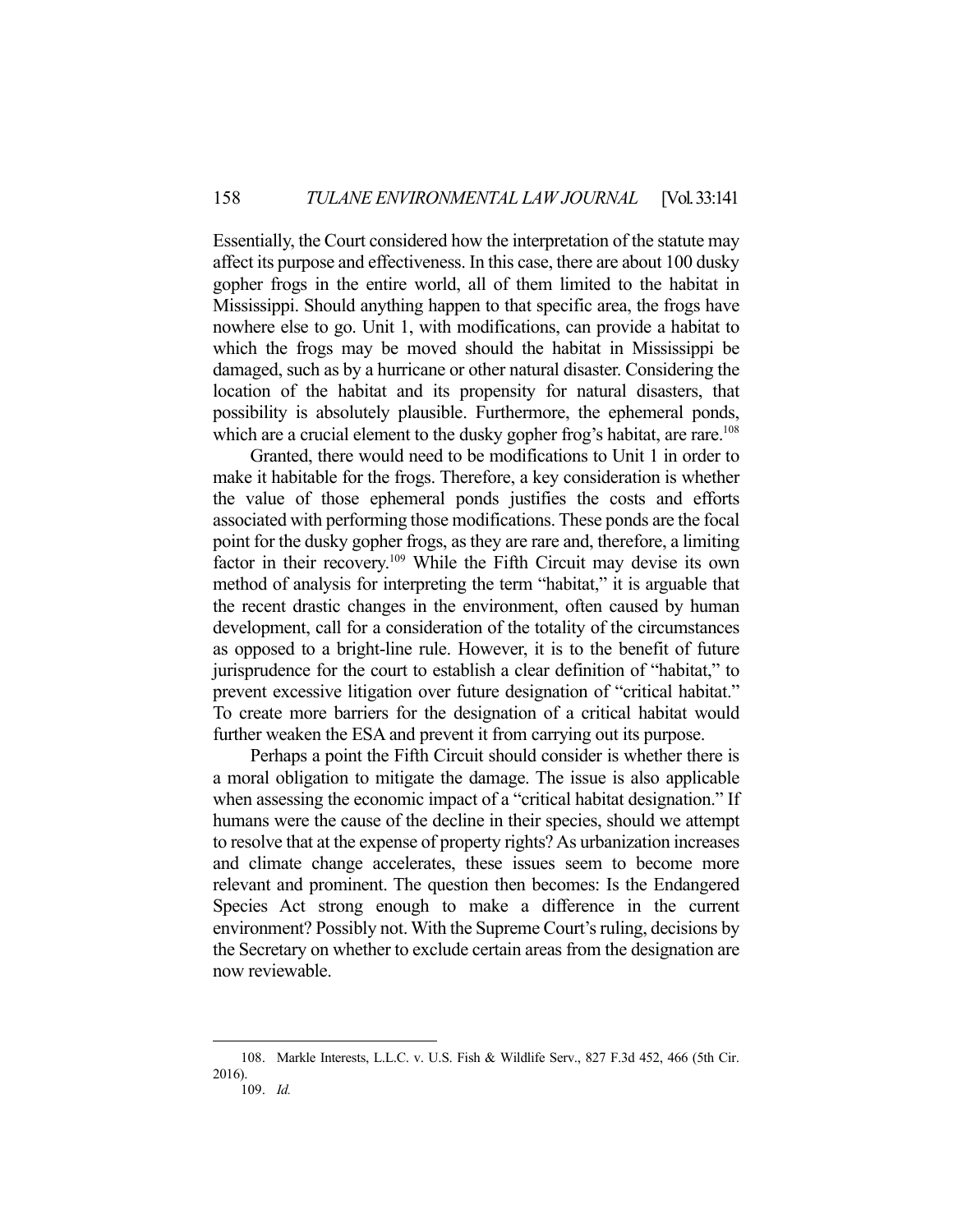### *B. A Moratorium, This Is Not*

 Another aspect the that should be considered when analyzing the situation is the gravity of the burden that would be placed on property owners. The landowners of Unit 1 argue that the Secretary "failed to adequately weigh the benefits of designating Unit 1 against the economic impact . . . [and] that the Service [FWS] has used an unreasonable methodology for estimating economic impact."110 Essentially, they were arguing that the costs of the designation outweighed the conservation benefits. However, as the Fifth Circuit had originally noted in its ruling, such economic costs are speculative.<sup>111</sup> Designation of an area as a critical habitat does not force the landowners to modify their land, nor does it directly prohibit them from making alterations; if future development on Unit 1 does not impact federal wetlands, the landowners would not need a federal permit, and therefore, no ESA section 7 consultation would be required.112 Designation of Unit 1 as a critical habitat is not a moratorium on all building and development—it simply requires that, when the landowners seek a permit from a federal agency, that federal agency must consult with the FWS first. It is not saying, "You can't build here." It is saying, "Please ask us before you do." However, with this having been said, it is acknowledged that private property owners are restricted in their land usage rights when their property is designated as a critical habitat. Still, the economic cost-benefits analysis lies with the Secretary and FWS; and while the Supreme Court ruled that the decision is reviewable, it is the Fifth Circuit's decision to determine whether it was arbitrary and capricious.<sup>113</sup>

 However, a determination that an agency's decision is "arbitrary and capricious" is based solely on whether the agency was reasonable in its conclusion. Therefore, if FWS considers the burden on property owners as a factor during its decision, and it is reasonable, the court is bound to uphold the agency's determination.

### IV. CONCLUSION

 In requiring an interpretation for the definition of "habitat," the Court arguably made it more difficult for agencies to designate critical habitats, as they would not only have to satisfy the requirements of determining

 <sup>110.</sup> Weyerhaeuser Co. v. U.S. Fish & Wildlife Serv., 139 S. Ct. 361, 367 (2018).

 <sup>111.</sup> *Markle Interests,* 827 F.3d at 462.

 <sup>112.</sup> *Id.* 

 <sup>113.</sup> *Weyerhaeuser*, 139 S. Ct. at 372.